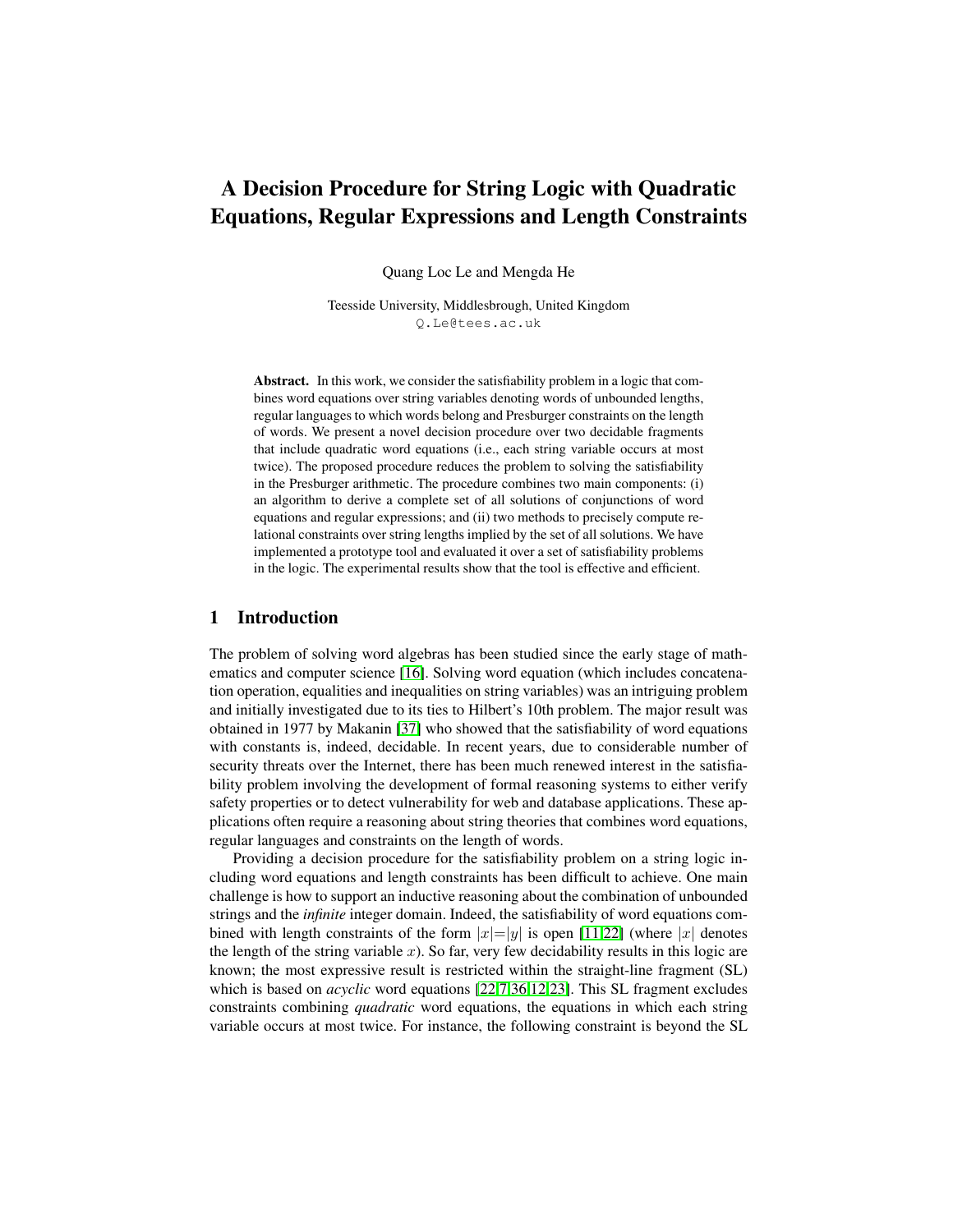fragment:  $e_c \equiv x \cdot a \cdot a \cdot y = y \cdot b \cdot a \cdot x$  where x and y are string variables, a and b are letters, and  $\cdot$  is the string concatenation operation. Hence, one research goal is to identify decidable logics combining quadratic word equations (and beyond), based on which we can develop an efficient decision procedure.

There have been efforts to deal with the cyclic string constraints in Z3str2 [\[51](#page-19-2)[,50\]](#page-19-3), CVC4 [\[34\]](#page-18-5) and S3P [\[48\]](#page-19-4). While Z3str2 presented a mechanism to detect overlapping variables to avoid non-termination, CVC4 proposed *refutation complete* procedure to generate a refutation for any unsatisfiable input problem and S3P [\[48\]](#page-19-4) provided a method to identify and prune non-progressing scenarios. However, none is both complete and terminating over quadratic word equations. For instance, Z3str2, CVC4 and S3P (and all the state-of-the-art string solving techniques [\[7](#page-17-0)[,8](#page-17-1)[,6](#page-17-2)[,9,](#page-17-3)[12,](#page-18-3)[23\]](#page-18-4)) is not able to decide the satisfiability of the word equation  $e_c$  above.

In this work, we propose a novel cyclic proof system within a satisfiability procedure for the string theory combining word equations, regular memberships and Presburger constraints over the length functions. Moreover, we identify decidable fragments with quadratic word equations (e.g., the constraint  $e_c$  above) where the proposed procedure is complete and terminating. To the best of our knowledge, our proposal is the first decision procedure for string constraints beyond the straight-line word equations. Our proposal has two main components. First, we present a novel algorithm to construct a cyclic *reduction tree* which finitely represents all solutions of a conjunction of word equations and regular membership predicates. Secondly, we describe two procedures to infer the length constraints implied by the set of all solutions.

*Contributions.* We make the following technical contributions.

- We develop a algorithm, called  $\omega$ -SAT, to derive a cyclic reduction tree as a finite representation for all solutions of a conjunction of word equations and regular expressions. We show that if  $\omega$ -SAT terminates with a reduction tree, the tree forms a finite-index *EDT0L* system [\[41\]](#page-19-5).
- We present a decision procedure, called Kepler<sub>22</sub>, with two decidable fragments and provide a complexity analysis of our approach. This is the first decidable result for the string theory combining *quadratic* word equations with length constraints.
- We have implemented a prototype solver and evaluated it over a set of hand-drafted benchmarks in the decidable fragments. The experimental results show that when compared with the state-of-the-art solvers, our proposal is both effective and efficient in solving string constraints with quadratic equations and length constraints.

*Organization*. The rest of the paper is organized as follows. Sect [2](#page-1-0) presents relevant definitions. Sect [3](#page-4-0) shows an overview of our approach through an example. We show how to compute a cyclic reduction tree to finitely represent all solutions of a conjunction of word equations and regular memberships in Sect [4.](#page-5-0) Sect [5](#page-9-0) presents the proposed decision procedure. Sect [6](#page-10-0) and Sect [7](#page-12-0) describe the two decidable fragments. Sect [8](#page-14-0) presents an implementation and evaluation. Sect [9](#page-16-0) reviews related work and concludes.

# <span id="page-1-0"></span>2 Preliminaries

Concrete string models assume a finite alphabet Σ whose elements are called *letters*, set of finite words over  $\Sigma^*$  including  $\epsilon$  - the empty word, and a set of integer numbers  $\mathbb Z$ . We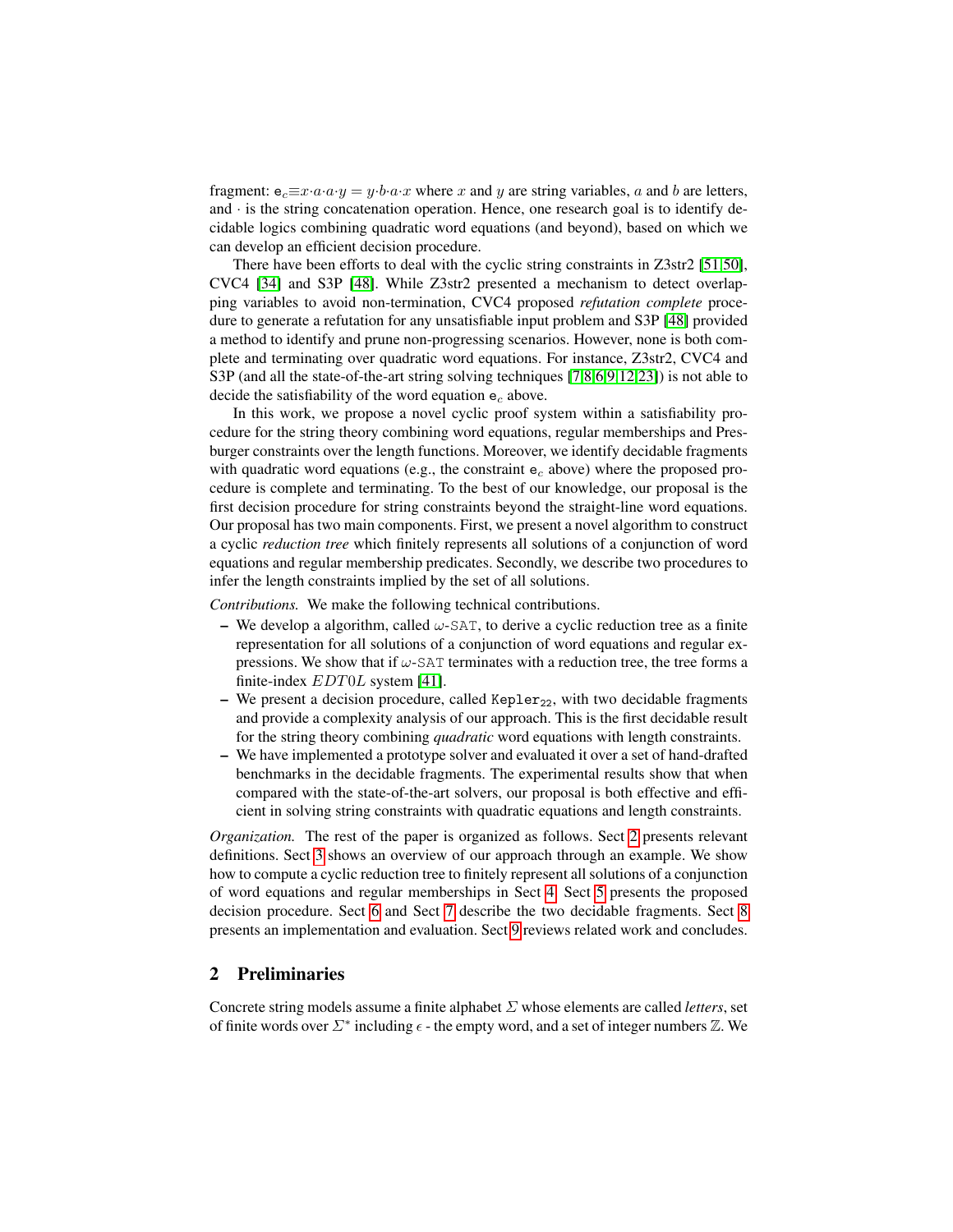```
disj formula \pi ::= \phi \mid \pi_1 \vee \pi_2 formula \phi ::= e \mid \alpha \mid s \in \mathcal{R} \mid \neg \phi_1 \mid \phi_1 \wedge \phi_2(dis)equality e ::= s_1 = s_2 term s ::= \epsilon | c | x | s_1 \cdot s_2regex \mathcal{R} ::= \emptyset \mid \epsilon \mid c \mid w \mid \mathcal{R}_1 \cdot \mathcal{R}_2 \mid \mathcal{R}_1 + \mathcal{R}_2 \mid \mathcal{R}_1 \cap \mathcal{R}_2 \mid \mathcal{R}_1^C \mid \mathcal{R}_1^*Arithmetic \alpha ::= a_1 = a_2 \mid a_1 > a_2 \mid \alpha_1 \wedge \alpha_2 \mid \alpha_1 \vee \alpha_2 \mid \exists v.\alpha_1a ::= 0 | 1 | v | |u | | i \times a_1 | -a_1 | a_1 + a_2
```
Fig. 1: Syntax

work with a set *U* of string variables denoting words in  $\Sigma^*$ , and a set *I* of arithmetical variables. We use |w| to denote the length of  $w \in \Sigma^*$  and  $\bar{v}$  a sequence of variables. A language L over the alphabet  $\Sigma$  is a set  $L \subseteq \Sigma^*$ . A language L is a set of words generated by a grammar system. We use  $\mathcal{L}(L)$  to denote the class of all languages L.

*Syntax* The syntax of quantifier-free string formulas, called STR, is presented in Fig. [1.](#page-2-0)  $\pi$  is a disjunction formula where each disjunct  $\phi$  is a conjunction of word equations e, arithmetic constraints  $\alpha$  and regular memberships  $s \in \mathcal{R}$ . A word equation e is an equality of string terms  $s$ . (We use either  $s$  or  $tr$  to denote a string term.) A string term is a concatenation of the empty word  $\epsilon$ , letters  $c \in \Sigma$  and string variables x. We often write  $s_1s_2$  to denote  $s_1 \cdot s_2$  if it is not ambiguous. Regular expression  $\mathcal R$  over  $\mathcal D$  is built over  $c \in \Sigma$ ,  $w \in \Sigma^*$ ,  $\epsilon$ , and closing under union +, intersection  $\cap$ , complement C, concatenation  $\cdot$ , and the Kleene star operator  $\ast$ . Regular expressions  $\mathcal R$  does not contain any string variables.

We use  $\mathcal E$  to denote a conjunction (a.k.a system) of word equations.  $\pi[t_1/t_2]$  denotes a substitution of all occurrences of  $t_2$  in  $\pi$  to  $t_1$ . We use function  $FV(\pi)$  to return all free variables of  $\pi$ . We inductively define length function of a string term s, denoted as |s|, as:  $|\epsilon| = 0$ ,  $|c| = 1$ , and  $|s_1 \cdot s_2| = |s_1| + |s_2|$ . Notational length of the word equation e, denoted by  $e(N)$ , is the number of its symbols.

A word equation is called *acyclic* if each variable occurs at most once. A word equation is called *quadratic* if each variable occurs at most twice. Similarly, a system of word equations is called quadratic if each variable occurs at most twice.

A word equation system is said to be straight-line [\[22](#page-18-2)[,7](#page-17-0)[,36\]](#page-19-1) if it can be rewritten (by reordering the conjuncts) as the form  $\bigwedge_{i=1}^{n} x_i = s_i$  such that: (i)  $x_1,...,x_n$  are different variables; and (ii)  $FV(s_i) \subseteq \{x_1, x_2, ..., x_{i-1}\}\$ . A formula  $\pi \equiv e_1 \wedge e_2 \wedge ... \wedge e_n \wedge \Upsilon$  is called in straight-line fragment (SL) if  $e_1 \wedge e_2 \wedge ... \wedge e_n$  is straight-line and the regular expression  $\Upsilon$  is of the conjunction of regular memberships  $x_j \in \mathcal{R}_j$  where  $x_j \in \{x_1, ..., x_n\}$ .

*Semantics* Every regular expression  $\mathcal R$  is evaluated to the language  $\mathcal L(\mathcal R)$ . We define:

$$
SStacks \stackrel{\text{def}}{=} (U \cup \Sigma) \rightarrow \Sigma^* \qquad ZStacks \stackrel{\text{def}}{=} I \rightarrow \mathbb{Z}.
$$

The semantics is given by a satisfaction relation:  $\eta$ , $\beta_{\eta}$  $\models \pi$  that forces the interpretation on both string  $\eta$  and arithmetic  $\beta_{\eta}$  to satisfy the constraint  $\pi$  where  $\eta \in S$ *Stacks*,  $\beta_{\eta} \in Z$ *Stacks*, and  $\pi$  is a formula. We remark that  $\forall \eta \in S$ *Stacks*:  $\eta(c)=c$  for all  $c \in \Sigma$  and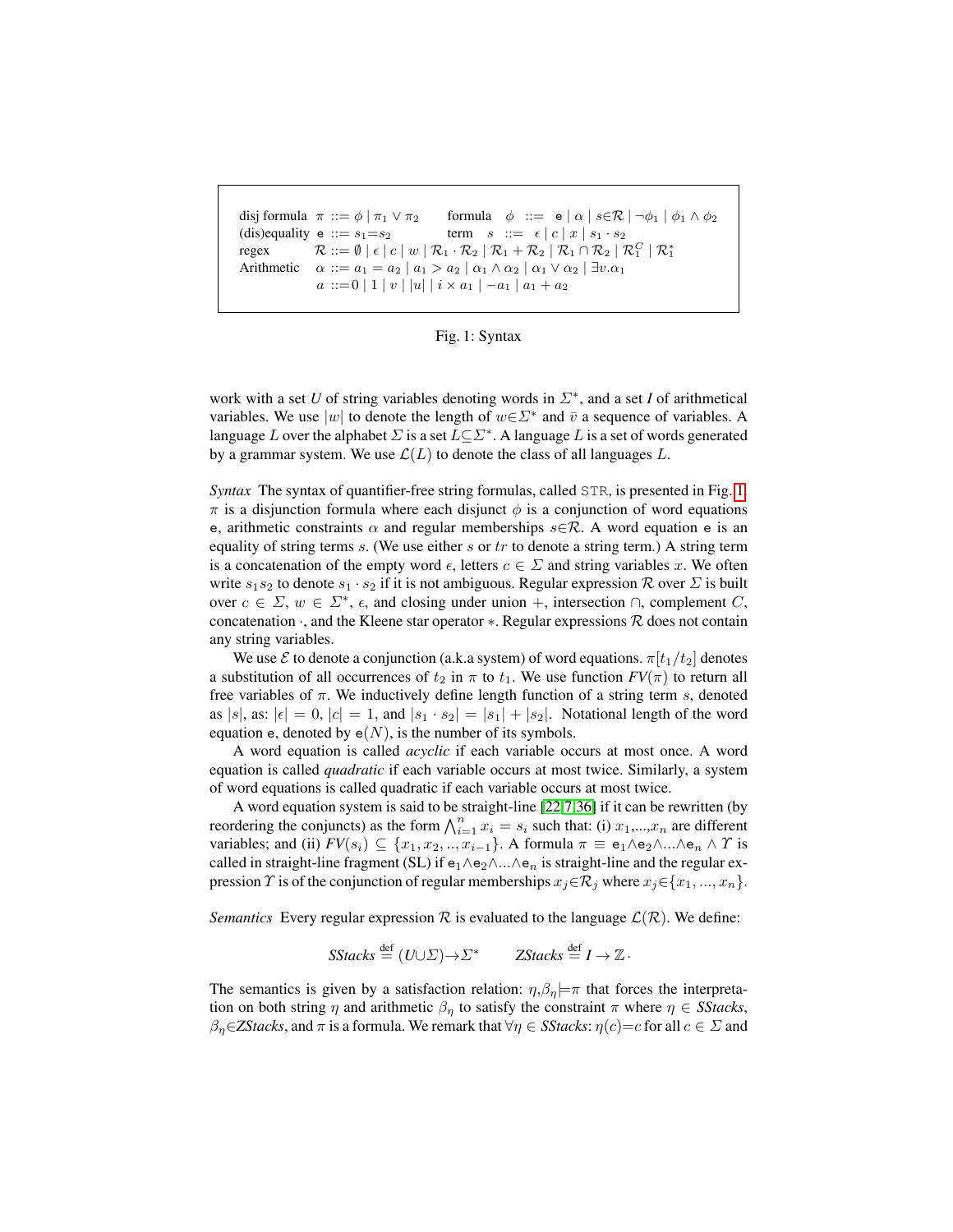<span id="page-3-0"></span>
$$
\eta, \beta_{\eta} \models \pi_1 \lor \pi_2 \text{ iff } \eta, \beta_{\eta} \models \pi_1 \text{ or } \eta, \beta_{\eta} \models \pi_2
$$
\n
$$
\eta, \beta_{\eta} \models \pi_1 \land \pi_2 \text{ iff } \eta, \beta_{\eta} \models \pi_1 \text{ and } \eta, \beta_{\eta} \models \pi_2
$$
\n
$$
\eta, \beta_{\eta} \models \neg \pi_1 \text{ iff } \eta, \beta_{\eta} \not\models \pi_1
$$
\n
$$
\eta, \beta_{\eta} \models s \in \mathcal{R} \text{ iff } \exists w \in \mathcal{L}(\mathcal{R}) \cdot \eta, \beta_{\eta} \models s = w
$$
\n
$$
\eta, \beta_{\eta} \models s_1 = s_2 \text{ iff } \eta(s_1) = \eta(s_2) \text{ and } \beta_{\eta}(s_1) = \beta_{\eta}(s_2)
$$
\n
$$
\eta, \beta_{\eta} \models s_1 \neq s_2 \text{ iff } \eta, \beta_{\eta} \models \neg(s_1 = s_2)
$$
\n
$$
\eta, \beta_{\eta} \models a_1 \oslash a_2 \text{ iff } \eta(a_1) \oslash \eta(a_2), \text{ where } \oslash \in \{ =, \leq \}
$$

Fig. 2: Semantics

 $\eta(t_1t_2)=\eta(t_1)\eta(t_2)$ . The semantics of our language is formalized in Figure [2.](#page-3-0) If  $\eta,\beta_\eta \models$ π, we use the pair  $\langle \eta, \beta_n \rangle$  to denote a solution of the formula π. Let  $e \equiv x_1 \cdots x_l = x_{l+1} \cdots x_n$ be a word equation. If e is satisfied with the solution  $\langle \eta, \beta_n \rangle$ , we also refer  $\eta(x_1) \cdot ... \cdot \eta(x_l)$ as a solution word of e. A solution word is minimal if the length of the solution word  $(|\eta(x_1)| + ... + |\eta(x_l)|)$  is minimal.  $e_1$  is referred as a suffix of  $e_2$  if they are satisfied and the solution word of  $e_1$  is a suffix of the solution word of  $e_2$ .

*Formal Language* A deterministic finite automaton (DFA) A is a tuple:  $A = \langle Q, \Sigma, \delta, q_o, Q_F \rangle$ , where Q is a finite set of states,  $\delta \subseteq Q \times (\Sigma \cup \{\epsilon\}) \times Q$  is a finite set of transitions,  $q_0 \in Q$ is the initial state and  $Q_F \subseteq Q$  is a set of accepting states. We use  $\mathcal{L}(A)$  to denote the (regular) language generated by a DFA A. It is known that the languages generated by regular expressions are also in the class of regular languages [\[26\]](#page-18-6).

A context-free grammar (CFG) G is defined by the quadruple:  $G = \langle V, \Sigma, P, S \rangle$ where V is a finite nonempty set of nonterminals,  $\Sigma$  is a finite set of terminals and disjoint from V, and  $P\subseteq V \times (V \cup \Sigma)^*$  is a finite relation. For any strings  $u, v \in (V \cup \Sigma)^*$ , v is a result of applying the rule  $(\alpha, \beta)$  to  $u \mapsto_G v$  if  $\exists (\alpha, \beta) \in P$   $u_1, u_2 \in (V \cup \Sigma)^*$ such that  $u = u_1 \alpha u_2$  and  $v = u_1 \beta u_2$ .  $\mathcal{L}(G) = \{ w \in \Sigma^* \mid S \Rightarrow^*_{G} w \}$  to denote a language produced by the CFG G. Given a CFG  $G = \langle V, \Sigma, P, S \rangle$ , we use  $G_X$  (where  $X \in V$ ) to denote a sub-language of  $\mathcal{L}(G)$ , defined by  $\mathcal{L}(G_X) = \{w \in \Sigma^* \mid X \Rightarrow_G^* w\}.$ 

*Normal Form*  $\pi \equiv \mathcal{E} \land \gamma \land \alpha$  is called in the normal form if it is of the form:  $\mathcal{E}$  is a system of word equations,  $\Upsilon$  is a conjunction of regular memberships (e.g.,  $X \in \mathcal{R}$ ) and  $\alpha$  is a Presburger formula. (For the transformation of a formula presented in Fig. [1](#page-2-0) into the normal form, [\[29](#page-18-7)[,15\]](#page-18-8) described how to eliminate negation over word equations, and disjunction of word equations and [\[7\]](#page-17-0) showed how to remove the negation and the concatenation operator over regular expressions.)

*Problem Definition* Throughout this work, we consider the following problem.

| PROBLEM: SAT-STR. |                                                                        |
|-------------------|------------------------------------------------------------------------|
|                   | <b>INPUT:</b> A string constraint $\pi$ in normal form over $\Sigma$ . |
|                   | QUESTION: Is $\pi$ satisfiable?                                        |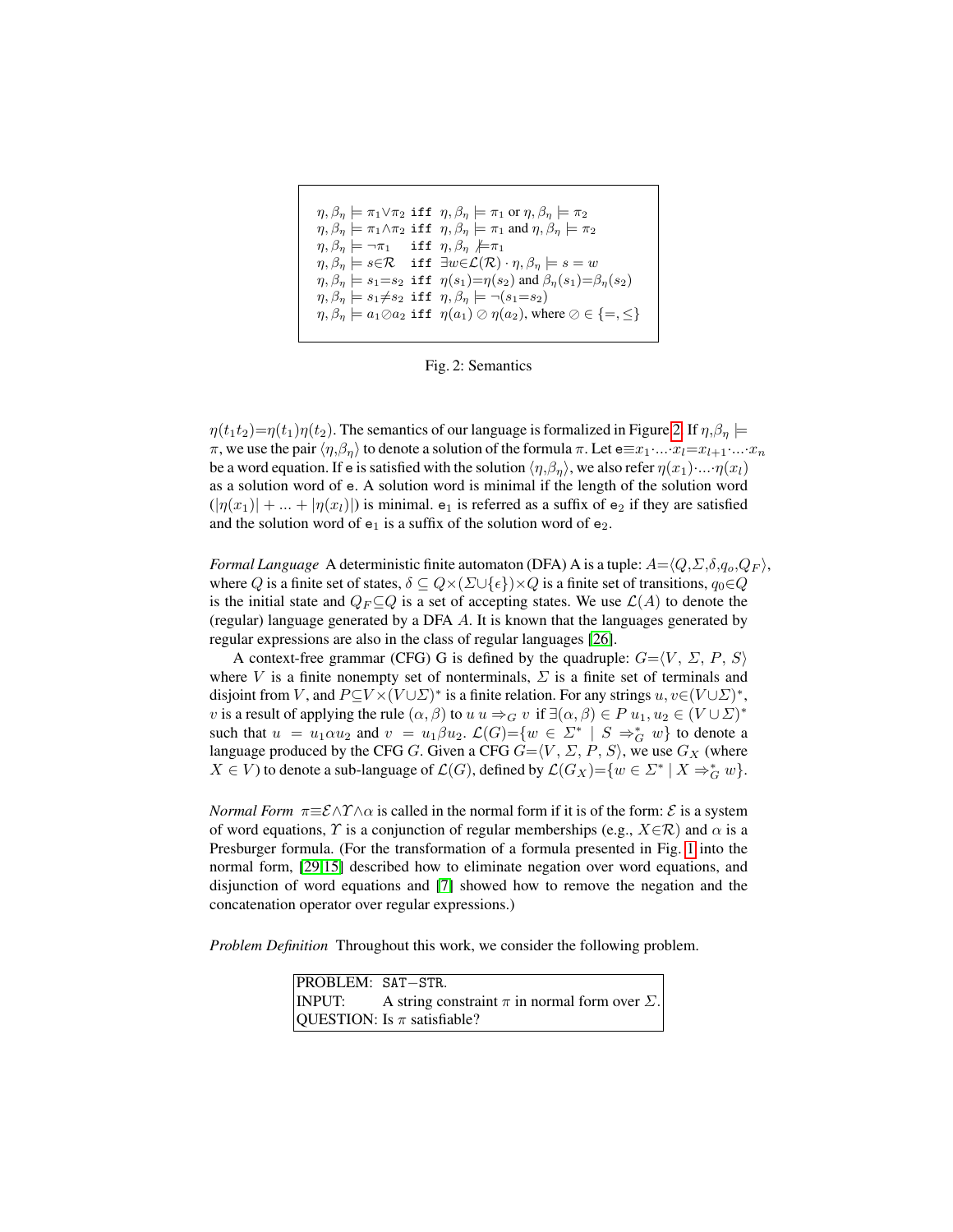<span id="page-4-3"></span>

Fig. 3: Reduction Tree  $\mathcal{T}_3$ .

# <span id="page-4-0"></span>3 Overview and Illustration

The overall of our idea is an algorithm to reduce an input constraint to a set of solvable constraints. In this section, we first define the reduction tree (subsection [3.1\)](#page-4-1). After that, we illustrate the proposed decision procedure through an example (subsection [3.2\)](#page-4-2).

### <span id="page-4-1"></span>3.1 Cyclic Reduction Tree

Formally, a cyclic reduction tree  $\mathcal{T}_i$  is a tuple  $(V, E, C)$  where

- $V$  is a finite set of nodes where each node represents a conjunction of word equations  $\mathcal{E}$ .
- E is a set of labeled and directed edges  $(\mathcal{E}, \sigma, \mathcal{E}') \in E$  where  $\mathcal{E}'$  is a child of  $\mathcal{E}$ . This edge means we can reduce  $\mathcal E$  to  $\mathcal E'$  via the label  $\sigma$ , a substitution, s.t.:  $\mathcal E' \equiv \mathcal E \sigma$ .
- $-$  And  $C$  is a back-link (partial) function which captures virtual cycles in the tree. A cycle, e.g.  $\mathcal{C}(\mathcal{E}_c\rightarrow\mathcal{E}_b,\sigma)$ , in C means the leaf  $\mathcal{E}_b$  is linked back to its ancestor  $\mathcal{E}_c$  and  $\mathcal{E}_c \equiv \mathcal{E}_b \sigma$ . In this back-link,  $\mathcal{E}_b$  is referred as a *bud* and  $\mathcal{E}_c$  is referred as a *companion*.

A path  $(v_s, v_e)$  is a sequence of nodes and edges connecting node  $v_s$  with node  $v_e$ . A leaf node is either unsatisfiable, or satisfiable or linked back to an interior node, or not-yet-reduced. If a leaf node is not-yet-reduced, it is marked as open. Otherwise, it is marked as closed. A trace of a tree is a sequence of edge labels of a path in the tree. We refer a trace as solution trace if it corresponds to a path  $(v_s, v_e)$  where  $v_s$  is the root and  $v_e$  is a satisfiable leaf. This trace represents a (infinite) family solutions of the equation at the root.

#### <span id="page-4-2"></span>3.2 Illustrative Example

We consider the following constraint:  $\pi \equiv abx = xba \wedge ay = ya \wedge |x|=2|y|$  where x, y are string variables and  $a$ ,  $b$  are letters. This constraint is beyond the straight-line fragment [\[22,](#page-18-2)[7,](#page-17-0)[36](#page-19-1)[,12](#page-18-3)[,23\]](#page-18-4). Moreover, as the length constraint  $|x|=2|y|$  is not regular-based, the automata-based translation proposed in [\[12\]](#page-18-3) cannot be applied.

The proposed solver Kepler<sub>22</sub> could solve the constraint  $\pi$  above through the following three steps. First, it invokes procedure  $\omega$ -SAT to construct a cyclic reduction tree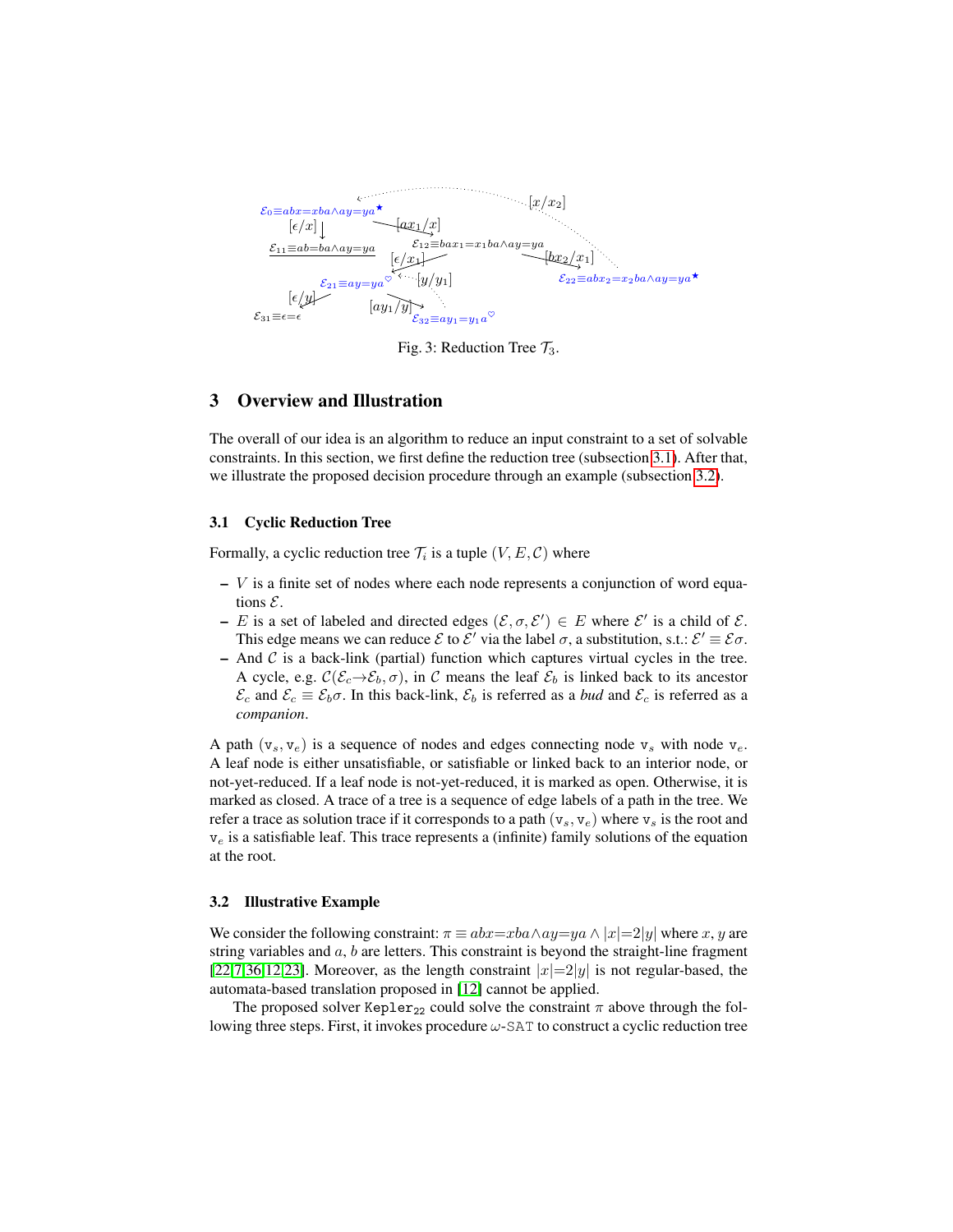to capture all solutions of the word equations  $\mathcal{E}_0 \equiv abx = xba \wedge ay = ya$ . Next, it infers a precise constraint  $\alpha_{xy}$  implied by string lengths of all solutions. Lastly, it solves the conjunction:  $\alpha_{xy} \wedge \alpha$  where  $\alpha$  is the arithmetic constraint in the input  $\pi$ .

*The representation of all solutions*  $\omega$ -SAT derives the reduction tree  $\mathcal{T}_3$  (V, E, C), shown in Figure [3,](#page-4-3) as the finite presentation of all solutions for  $\mathcal{E}_0$ . In particular, the root of the tree is  $\mathcal{E}_0$ .  $\mathcal{E}_0$  has two children  $\mathcal{E}_{11}$  and  $\mathcal{E}_{12}$ , which are obtained by reducing x into two *complete* cases:  $x = \epsilon$  and  $x = ax_1$  where  $x_1$  is fresh. Note that  $\mathcal{E}_{12}$ is obtained by first applying the substitution:  $\mathcal{E}'_{12} \equiv \mathcal{E}_0[ax_1/x] \equiv abax_1 = ax_1ba \wedge ay = ya$ prior to subtracting the letter  $a$  at the heads of the two sides of the first word equation. Next, while  $\mathcal{E}_{11}$  is classified as unsatisfiable, (underlined) and marked closed,  $\mathcal{E}_{12}$  is further reduced into two children,  $\mathcal{E}_{21}$  and  $\mathcal{E}_{22}$ . They are obtained by reducing  $x_1$  at the head of the right-hand side (RHS) of  $\mathcal{E}_{12}$  into two complete cases:  $x_1 = \epsilon$  to generate  $\mathcal{E}'_{21} \equiv \mathcal{E}'_{12}[\epsilon/x_1] \equiv ab = ab \wedge ay = ya$  and  $x_1 = bx_2$  (where  $x_2$  is a fresh variable) to generate  $\mathcal{E}'_{22} \equiv \mathbf{e}'_{12} [bx_2/x_1] \equiv babx_2 = bx_2ba$ . Next,  $\mathcal{E}'_{21}$  is further reduced into  $\mathcal{E}_{21}$  by matching a, b letters; and  $\mathcal{E}'_{22}$  is further reduced into  $\mathcal{E}_{22}$  by matching b letters at the heads of its two sides. Lastly,  $\mathcal{E}_{22}$  is linked back to  $\mathcal{E}_0$  to form the back-link  $\mathcal{C}(\mathcal{E}_0 \rightarrow \mathcal{E}_{22}, [x/x_2])$ . Similarly,  $\mathcal{E}_{21}$  is reduced until all leaf nodes are marked closed.

A path  $(v_s, v_e)$  with trace  $\sigma$  represents for  $v_e \equiv v_s \sigma$ . If  $v_e$  is satisfiable, then  $\sigma$  represents for a family of solutions (or valid assignments). For instance, in Fig. [3,](#page-4-3) the path  $(\mathcal{E}_0, \mathcal{E}_{31})$  has the trace  $\sigma_{31} = [ax_1/x, \epsilon/x_1, \epsilon/y]$ . As  $\mathcal{E}_{31}$  is satisfiable, we can derive a solution of  $\mathcal{E}_0$  based on  $\sigma_{31}$  as:  $x=a$  and  $y=e$ . Moreover, trace solution that is involved in cycles represents a set of infinite solutions, since we can construct infinitely many solution traces by iterating through the cycles an unbounded number of times. For example, all solution traces  $\sigma_{ij}$  obtained from the path  $(\mathcal{E}_0, \mathcal{E}_{31})$  above is as:

$$
\sigma_{ij} \equiv [ax_1/x] \circ [bx_2/x_1, x/x_2, ax_1/x]^i \circ [ay_1/y, y_1/y]^j \circ [\epsilon/x_1 \circ \epsilon/y]
$$

where  $\circ$  is the substitution composition operation,  $\sigma^k$  means  $\sigma$  is repeatedly composed zero, one or more times, and  $i \geq 0$ ,  $j \geq 0$ .

*Computing*  $\alpha_{xy}$  *constraint* Based on the solution trace  $\sigma_{ij}$  above, Kepler<sub>22</sub> first generates a conjunctive set of constrained Horn clauses to define the relational assumptions over lengths of  $x$  and  $y$  in the set of all solutions. After that it infers the length constraint as:  $\alpha_{xy} \equiv \exists i. |x| = 2i + 1 \land i \geq 0 \land |y| \geq 0$ . Now, the satisfiability of  $\pi$  is equi-satisfiable to the following formula:  $\pi' \equiv (\exists i. |x| = 2i + 1 \land i \ge 0 \land |y| \ge 0) \land |x| = 2|y|$ . As  $\pi'$  is unsatisfiable, so is  $\pi$ .

# <span id="page-5-0"></span>4 The Representation of All Solutions

In this section, we first present procedure  $\omega$ -SAT which constructs a cyclic reduction tree for a conjunction of word equations  $\mathcal E$  (subsection [4.1\)](#page-6-0). After that, we describe how to combine the tree with regular membership predicates  $\Upsilon$  (subsection [4.2\)](#page-7-0). Finally, we discuss the correctness in subsection [4.3.](#page-8-0)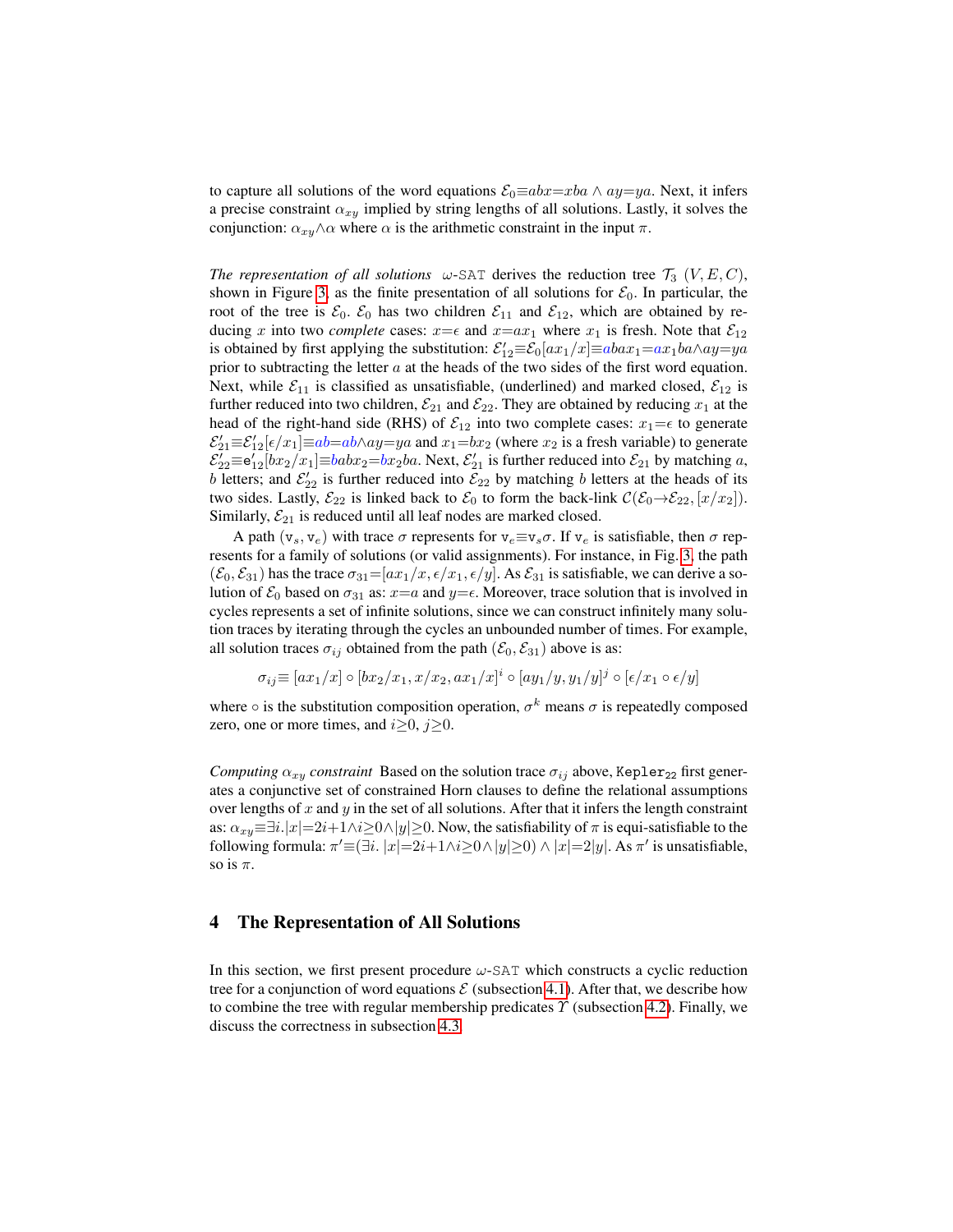#### <span id="page-6-0"></span>4.1 Constructing Cyclic Reduction Tree

ω-SAT transforms a conjunction of word equations  $\mathcal E$  into a cyclic reduction tree  $\mathcal T_n$ which represents all its solutions. This procedure starts with the tree  $\mathcal{T}_0$  with only the input  $\mathcal E$  at the root. After that, in each iteration it chooses one leaf node to reduce (using function reduce) or to make a back-link (using function link back) until every leaf node is either irreducible or linked back. A leaf node is irreducible if it either trivially true (i.e.,  $w_1 = w_1 \wedge ... \wedge w_i = w_i$  where  $w_1, ..., w_i \in \Sigma^*$ ) or trivially false (i.e., either it is of the form:  $c_1tr_1=c_2tr_2\wedge\mathcal{E}$  where  $c_1, c_2$  are different letters or its over-approximation over the length functions is unsatisfiable). Function reduce takes a leaf node  $\mathcal{E}_i$  as input and produces a set  $L_i$  each element of which is a pair of a node  $\mathcal{E}_{i_j}$  and a corresponding substitution  $\sigma_j$  such that  $\mathcal{E}_{i_j} = \mathcal{E}_i \sigma_j$ . For each pair  $(\mathcal{E}_{i_j}, \sigma_j) \in L_i$ , it adds an new open node  $\mathcal{E}_{i_j}$  and a new edge  $(\mathcal{E}_i, \sigma_j, \mathcal{E}_{i_j}).$  As a result, reduce extends the current tree with the new nodes and new edges. In particular, function reduce is implemented as:  $L_i {=} \bigcup \{\texttt{matches}({\cal E}_{i_j})\,\mid\, {\cal E}_{i_j}{\in} \texttt{complete}({\cal E}_i)\}$  where function matchs exhaustively matches and subtracts identical letters and string variables at the heads of left-hand side (LHS) and right-hand side (RHS) of each word equation using function match. In the following, we describe the details of the functions used by  $\omega$ -SAT.

*Matching* match(e) matches two terms at the heads of LHS and RHS of e as follows.

$$
\texttt{match}(u_1 \cdot tr_1 = u_2 \cdot tr_2) = \begin{cases} \texttt{match}(tr_1 = tr_2) & \text{if } u_1, u_2 \text{ are identical} \\ u_1 \cdot tr_1 = u_2 \cdot tr_2 & \text{otherwise} \end{cases}
$$

where  $u_1, u_2$  are either letters or string variables.

*Procedure* complete The overall goal of our reduction is to transform every word equation, say e $\equiv u_1 t r_1 = u_2 t r_2$  where  $\mathcal{E}_i = e \wedge \mathcal{E}$ , into a set of "smaller" string equation  $e_i$ such that if e is satisfied,  $e_i$  is a suffix of e. Word equations in a node are reduced in a depth-first manner. Intuitively, our reduction over the word equation e is based on the possible arrangements of two carrier terms, the terms at the heads of LHS and RHS of e. Suppose that e is satisfied. Let  $l_1$ ,  $r_1$  be the starting and ending positions of  $u_1$  in the solution word of e. Similarly, let  $l_2$ ,  $r_2$  be the starting and ending positions of  $u_1$  in the solution word of e. Obviously,  $l_1 = l_2$ . Our reduction, function complete, considers all possible arrangements based on these positions. For arrangements in one-side (LHS or RHS), it considers the cases:  $l_1=r_1$  (i.e.,  $u_1=\epsilon$ ),  $l_1 < r_1$  and  $l_2=r_2$  (i.e.,  $u_2=\epsilon$ ),  $l_2 < r_2$ . For arrangements between the two sides, it considers the cases:  $r_1 \ge r_2$  and  $r_2 \ge r_1$ . In particular, function complete considers the following two scenarios of the carrier terms. **Case 1:** One term is a letter and another term is a string variable, e.g.  $x_1tr_1=c_2tr_2$ . complete generates the set  $L_i$  as  $L_i{\equiv}\{(\mathcal{E}_{i_1},\sigma_1);(\mathcal{E}_{i_2},\sigma_2)\}$  where

- 1a)  $\sigma_1 = [\epsilon/x_1]$
- 1b)  $\sigma_2 = [c_2 x'_1/x_1], x'_1$  is a fresh variable and referred as a subterm of  $x_1$ .

**Case 2:** These terms are two different string variables, e.g.  $x_1tr_1=x_2tr_2$ . complete generates the set  $L_i$  as :  $L_i \equiv \{(\mathcal{E}_{i_1}, \sigma_1); (\mathcal{E}_{i_2}, \sigma_2); (\mathcal{E}_{i_3}, \sigma_3); (\mathcal{E}_{i_4}, \sigma_4)\}$  where

$$
- 2a)\sigma_1 = [\epsilon/x_1],
$$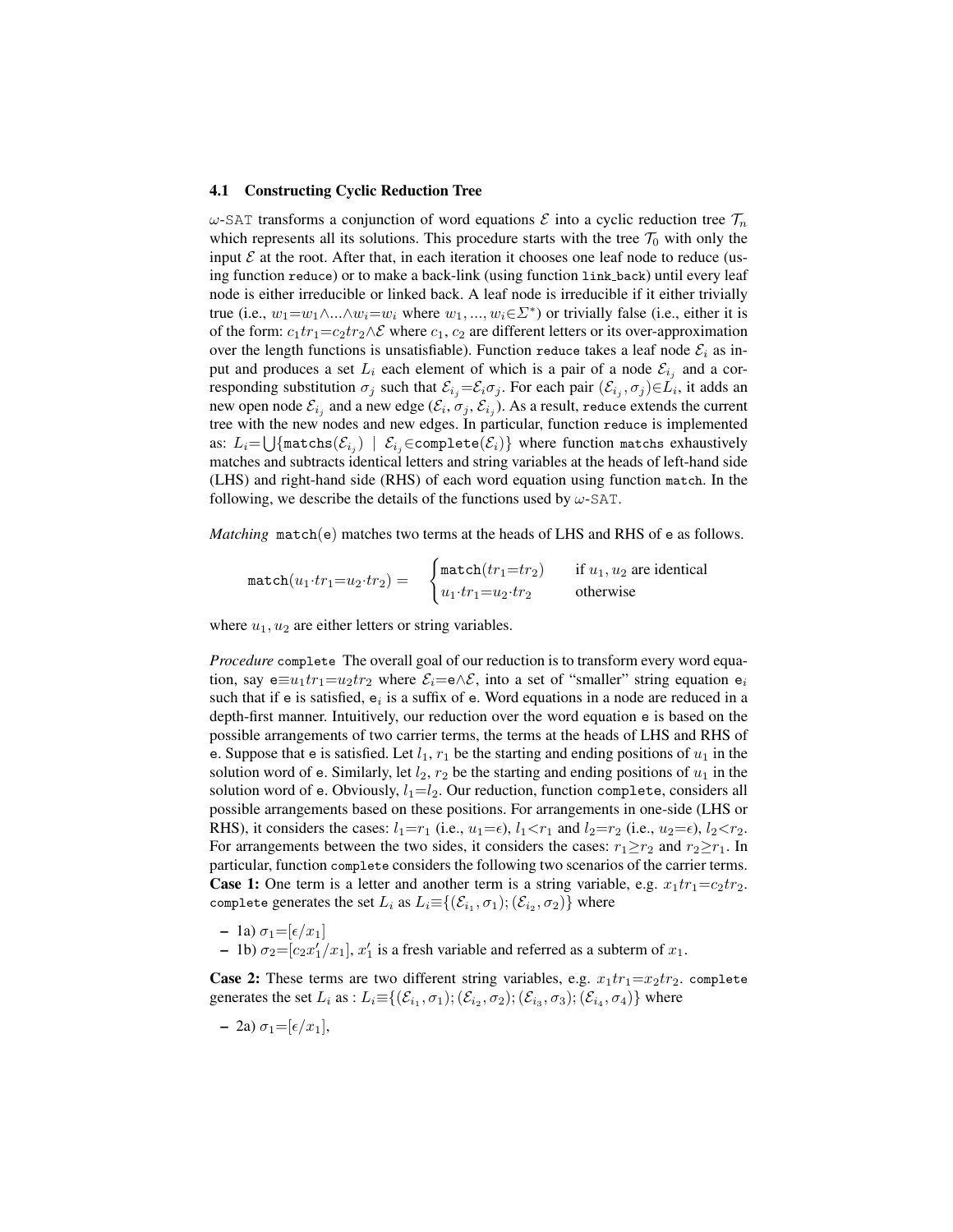- $-$  2b)  $\sigma_3 = [x_2 x_1'/x_1]$ ,  $x_1'$  is a fresh variable and referred as a subterm of  $x_1$ ,
- 2c)  $\sigma_2 = [\epsilon/x_2]$
- 2d)  $\sigma_4 = [x_1 x_2'/x_2], x_2'$  is a fresh variable and referred as a subterm of  $x_2$ .

As both Case 2b and Case 2d include the scenario where  $x_1=x_2$ , the reduction tree generated represents a *complete* but *not minimal* set of all solution.

*Linking back* link back links a leaf node  $\mathcal{E}_b$  to an interior node  $\mathcal{E}_c$  if after some substitution  $\sigma_{cyc}$ , two nodes are identical:  $\mathcal{E}_c \equiv \mathcal{E}_b \sigma_{cyc}$ . In addition, for every entry  $X/X' \in \sigma_{cyc}$ where X and X' are string variables, X' is a subterm of X.  $\sigma_{cyc}$  can be considered as a permutation function on both *U* and the alphabet  $\Sigma$ . We recap that we refer to this cycle as a triple  $\mathcal{C}(\mathcal{E}_c \rightarrow \mathcal{E}_b, \sigma_{cyc})$  where  $\mathcal{E}_c$  is called a companion,  $\mathcal{E}_b$  is called a bud.

#### <span id="page-7-0"></span>4.2 Combining with regular memberships

We propose to derive a finite representation of all solutions of a conjunction of word equations and regular expressions. using procedure widentree. Procedure widentree takes a pair of a reduction tree  $\mathcal{T}_n$  of  $\mathcal{E}_0$  (generated by  $\omega$ -SAT) and a conjunction of regular expressions  $\gamma$  as inputs and manipulates the reduction tree  $\mathcal{T}_n$  through the following three steps. First, it constructs a DFA  $A = \langle Q, \Sigma, \delta, q_o, Q_F \rangle$  which generates the same language with  $\Gamma$ . Let m be the number states in Q and  $M=m!$ . Intuitively,  $m+1$  is the minimal times of a cycle to obtain the minimal solutions of  $\mathcal{E}_0 \wedge \gamma$ . M is the periodic of the

sets of all solutions. Secondly, it unfolds every cycles  $\mathcal{C}(\mathcal{E}_c\rightarrow\mathcal{E}_b,\sigma)$ of  $\mathcal{T}_n$   $m+M$  times. It updates link back functions by eliminating the old back-link between  $\mathcal{E}_b$ and  $\mathcal{E}_c$  prior to generating a new back-link between  $\mathcal{E}_{b_{m+M}}$  and  $\mathcal{E}_{c_m}$ as well as marking  $\mathcal{E}_{b_{m+M}}$  as closed. We note that a solution corresponding to a trace which visits the companion  $\mathcal{E}_{c_m}$  l+1 times  $(i.e., including k new cycles above)$ has the form:  $S \equiv u_1 w^{m+1+lM} u_2$ . Lastly, it collects label  $\sigma_i$  for every path  $(\mathcal{E}_0, \mathcal{E}_j)$  in the new tree where  $\mathcal{E}_0$  is the root,  $\mathcal{E}_i$  is a leaf node that is neither unsatisfiable nor a bud prior to evaluating  $\mathcal{E}_i$ . From  $\sigma_i$ , it generates the following for-

<span id="page-7-1"></span>

Fig. 4: Extending Tree  $\mathcal{T}_2$  with  $x \in a^*$ 

mula:  $\pi_j \equiv \bigwedge \{X_i = s_i | (s_i/X_i) \in \sigma_j\} \wedge \Upsilon$ .  $\pi_j$  is in a *straight-line* fragment where the satisfiability problem SAT-STR is decidable [\[36\]](#page-19-1).

*Example 1*. To illustrate our first decidable fragment, we use the following word equation as a running example:  $abx = xba$  where x is string variable and a, b are letters. This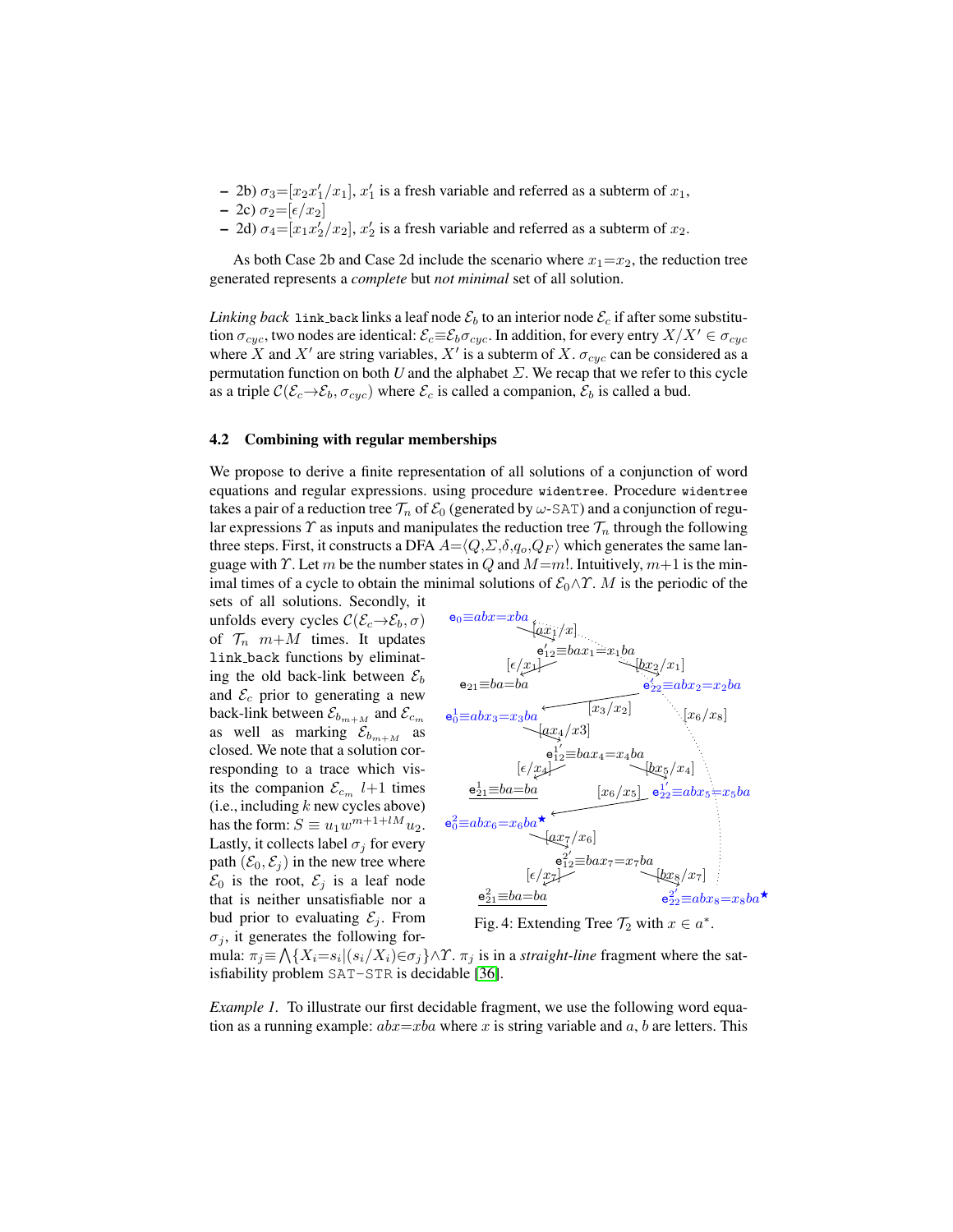<span id="page-8-1"></span>

is the first equation in the motivating example (section [3.2\)](#page-4-2). Its reduction tree  $\mathcal{T}_2$  is presented in Fig. [5.](#page-8-1) We now illustrate how to use procedure widentree above to extend the tree to represent all solutions of  $\pi_1\text{ \textequiv } abx \text{=} xba \land x \in a^*$ . To do that, widentree first derives for the regular expression  $x \in a^*$  a DFA as:  $A = \langle \{q_0\}, \{a\}, \{((q_0, a), a)\}, q_0, \{q_0\}\rangle$ , and then identifies  $m=1$  and  $M=m! = 1$ . Secondly, it clones the cycle of  $\mathcal{T}_2 m + M =$  $1 + 1 = 2$  more times. The resulting tree is described in Fig. [4.](#page-7-1) Lastly, it discharges the satisfiability of solutions corresponding to the paths which start from the root and end at leaf nodes  $e_{21}$ ,  $e_{21}^1$  or  $e_{21}^2$ . The evaluation is as follows.

| path formula                                                                                                                                                                                                                                       | outcome      |
|----------------------------------------------------------------------------------------------------------------------------------------------------------------------------------------------------------------------------------------------------|--------------|
| $(e_0, e_{21})$ $x=a x_1 \wedge x_1 = \epsilon \wedge x \in a^*$                                                                                                                                                                                   | SAT          |
| $(e_0, e_{21}^1) x = ax_1 \wedge x_1 = bx_2 \wedge x_2 = x_3 \wedge x_3 = ax_4 \wedge x_4 = \epsilon \wedge x \in a^*$ UNSAT                                                                                                                       |              |
| $x = ax_1 \wedge x_1 = bx_2 \wedge x_2 = x_3 \wedge x_3 = ax_4 \wedge x_4 = bx_5 \wedge$<br>(e <sub>0</sub> , e <sup>2</sup> <sub>21</sub> ) $\sum_{\tau_{\epsilon}=x_{\epsilon}\wedge x_{\epsilon}=ax_{7}\wedge x_{7}=\epsilon}\wedge x\in a^{*}$ | <b>UNSAT</b> |

#### <span id="page-8-0"></span>4.3 Correctness

In the following, we formalize the correctness of the proposed procedures and show the relationship between the derived reduction tree with  $EDT0L$  system [\[41\]](#page-19-5).

Proposition 1. *Suppose that* ω*-*SAT *takes a conjunction* E *as input, and produces a cyclic reduction graph*  $\mathcal{T}_n$  *in a finite time. Then,*  $\mathcal{T}_n$  *represents all solutions of*  $\mathcal{E}$ *.* 

**Proposition 2.** *Suppose that*  $\Upsilon \equiv X_1 \in \mathcal{R}_1 \wedge ... \wedge X_n \in \mathcal{R}_n$   $(X_i \in FV(\mathcal{E}_0), \forall 1 \leq i \leq n)$ *is a conjunction of regular memberships and*  $\mathcal{T}_n$  *be the reduction tree derived for*  $\mathcal{E}_0$ *. Then,* widentree( $\mathcal{T}_n$ ,  $\mathcal{T}$ ) *produces a reduction tree representing all solutions of*  $\mathcal{E}_0 \wedge \mathcal{T}$ .

An *interactionless Lindenmayer system* (0L system) [\[41\]](#page-19-5) is a parallel rewriting system which was introduced in 1968 to model the development of multicellular system. The class of  $EDT0L$  languages forms perhaps the central class in the theory of L systems. The acronym EDT0L refers to Extended, Deterministic, Table, 0 interaction, and Lindenmayer. In the following, we give a formal definition of  $EDT0L$  system.

**Definition 1** An ET0L system is a quadruple  $G = \langle V, \Sigma, \mathcal{P}, \mathcal{S} \rangle$  where V is a finite *nonempty set of nonterminals (or variables),* Σ *is a finite set of terminals and disjoint from V*, *S*∈*V is the start variable (or start symbol), P is a finite set each element of which (called a* table*) is a finite binary relation included in* V ×(V ∪Σ) ∗ *. It is assumed that*  $\forall P \in \mathcal{P}, \forall x \in V, \exists tr \in (V \cup \Sigma)^*$  *such that*  $(x, tr) \in P$ *. An EDT0L system is a* deterministic  $ET0L$  *system in which*  $\forall P \in \mathcal{P}, \forall x \in V, \exists! tr \in (V \cup \Sigma)^*$  *s.t.*  $(x, tr) \in P$ .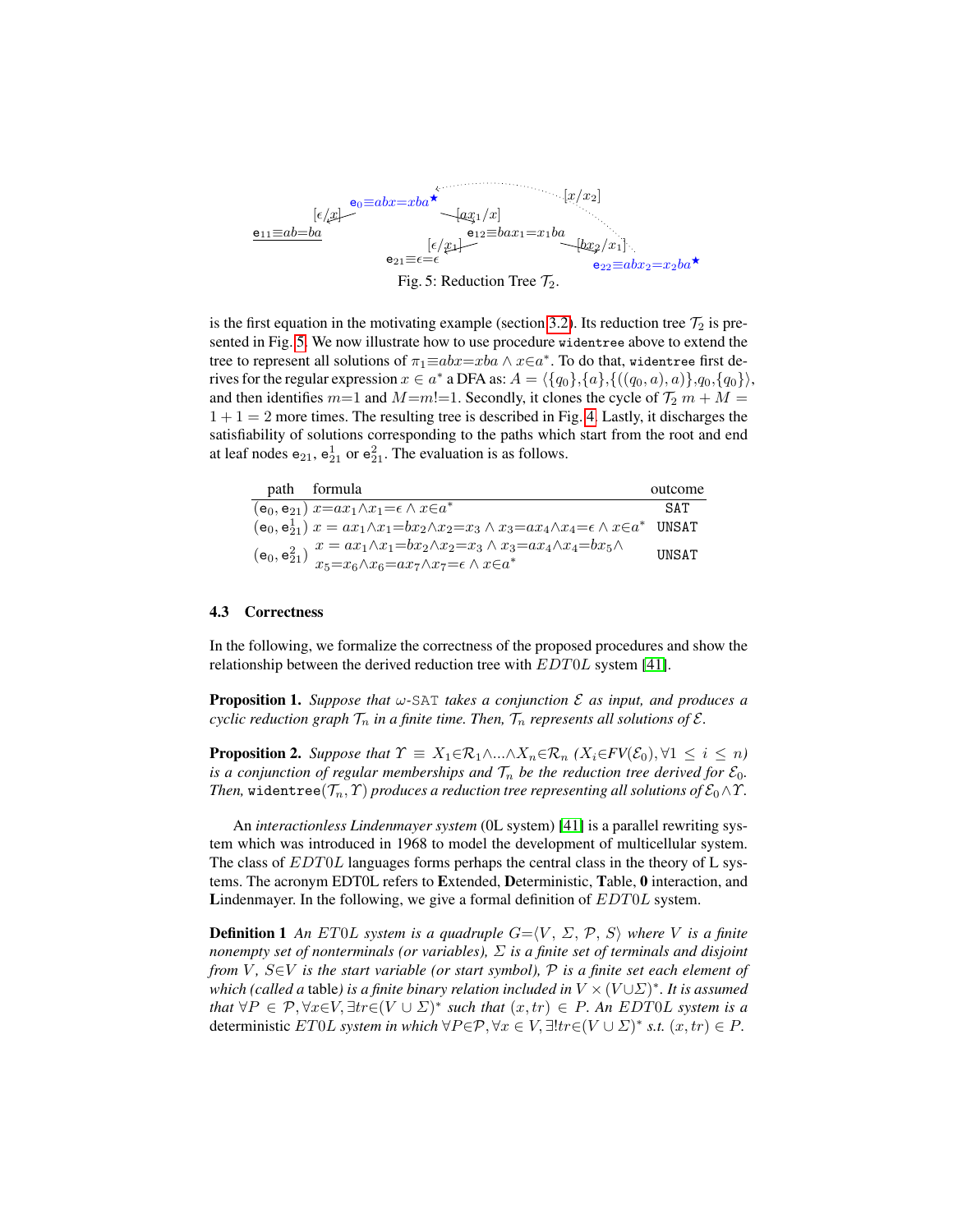For a production  $(x, tr)$  of P in P, we often write:  $x \to tr$ . We also write  $x \to Pr$  for " $x \to tr$  is in P". Let  $G=\langle V, \Sigma, \mathcal{P}, \mathcal{S} \rangle$  be an ET0L system.

- 1. Let  $x,y \in (V \cup \Sigma)^*$ , and x contains k nonterminals  $v_1,...,v_k$  in V. We say that x directly derives y (in G), denoted as  $x \Rightarrow_G y$ , if there is a  $P \in \mathcal{P}$  such that y is obtained by substituting  $v_i$  by  $s_i$ , respectively for all  $i \in \{1, ..., k\}$ , where  $v_1 \rightarrow_P s_1, ..., v_k \rightarrow_P s_k$ . In this case, we also write  $x \Rightarrow_P y$ .
- 2. Let  $\Rightarrow_G^*$  be the reflexive transitive closure of the relation  $\Rightarrow$ . If  $x \Rightarrow_G^* y$  then we say that x derives  $y$  (in  $G$ ).
- 3. The language of G, denoted by  $\mathcal{L}(G)$ , defined by  $\mathcal{L}(G) = \{w \in \Sigma^* \mid S \Rightarrow_G^* w\}.$

A grammar system that is *k-index* is restricted so that, for every word generated by the grammar, there is some successful derivation where at most *k* nonterminals appear in every sentential form of the derivation [\[42\]](#page-19-6). A system is finite-index if it is  $k$ -index for some k. We use  $\mathcal{L}(L)_{FIN}$  to denote the class of all L languages of finite-index.

<span id="page-9-3"></span>Corollary 4.1 *A reduction tree derived by* ω*-*SAT *forms a finite-index* EDT0L *system.*

*Example 2.* The tree in the Fig. [5](#page-8-1) above forms the following finite-index  $EDT0L$ .  $G=\langle\{S, x, x_1, x_2\}, \Sigma, \{P_1, P_2\}, S\rangle$  where  $P_1 = \{(S, abx), (x, ax_1), (x_1, \epsilon)\}\$  and  $P_2 = \{(S, abx), (x, ax_1), (x_1, bx_2), (x_2, x)\}.$ 

# <span id="page-9-0"></span>5 Decision Procedure

We present decision procedure  $Kepler_{22}$  to handle SAT-STR. Kepler<sub>22</sub> takes a constraint, say  $\mathcal{E} \land \Upsilon \land \alpha$ , as input and returns SAT or UNSAT. It works as follows. First, it invokes  $\omega$ -SAT to construct a reduction tree  $\mathcal{T}_n$  as a finite representation of all solutions of  $\mathcal E$ . After that,  $\mathcal T_n$  is post-processed using procedure postpro as below to explicate all free variables. This step is critical to the next step. Secondly, it uses procedure widentree

<span id="page-9-2"></span>

| <b>Decision Procedure:</b> Kepler <sub>22</sub> ( $\mathcal{E}\wedge\Upsilon\wedge\alpha$ ) |                                                                                     |  |  |  |  |  |
|---------------------------------------------------------------------------------------------|-------------------------------------------------------------------------------------|--|--|--|--|--|
|                                                                                             | 1 $\mathcal{T}_n \leftarrow \text{postportion}(\omega - \text{SAT}(\mathcal{E}))$ ; |  |  |  |  |  |
|                                                                                             | 2 if (is_false( $\mathcal{T}_n$ )) return UNSAT;                                    |  |  |  |  |  |
|                                                                                             | $3\,\mathcal{T}_{n+1} \leftarrow$ widentree $(\mathcal{T}_n, \mathcal{T})$          |  |  |  |  |  |
|                                                                                             | 4 if (is_false( $\mathcal{T}_{n+1}$ )) return UNSAT;                                |  |  |  |  |  |
|                                                                                             | 5 $\alpha_w \leftarrow extract\_pres(\mathcal{T}_{n+1});$                           |  |  |  |  |  |
|                                                                                             | 6 return $\text{SAT}_{\text{pres}}(\alpha_w \wedge \alpha);$                        |  |  |  |  |  |

Fig. 6: Satisfiability Solving.

to extend  $\mathcal{T}_n$  with membership predicates  $\Upsilon$  and obtains  $\mathcal{T}_{n+1}$ . Note that unsatisfiable nodes in the reduction tree are eliminated. Thirdly, it computes the length constraints which are precisely implied by all solutions generated through procedure  $extract\_pres(\mathcal{T}_{n+1})$ . These length constrains, say  $\alpha_w$ , are computed as an existentially quantified Presburger formula. Lastly, Kepler<sub>22</sub> solves that satisfiability of the conjunction  $\alpha_w \wedge \alpha$  which is in the Presburger arithmetic and decidable [\[21\]](#page-18-9).

*Post-Processing* Given a path from the root  $e_0$  to a satisfiable leaf node  $e_i$ , a variable x appearing in this path is called *free* if it has not been reduced yet. This means x can be assigned any value in  $\Sigma^*$  in a solution. Procedure postpro aims to replace a free variable by a sub-tree which represents for arbitrary values in  $\Sigma^*$ . The sub-tree

<span id="page-9-1"></span>



is presented in Fig. [7.](#page-9-1) This tree has a *base* leaf node (with substitution  $\epsilon/x$ ) and k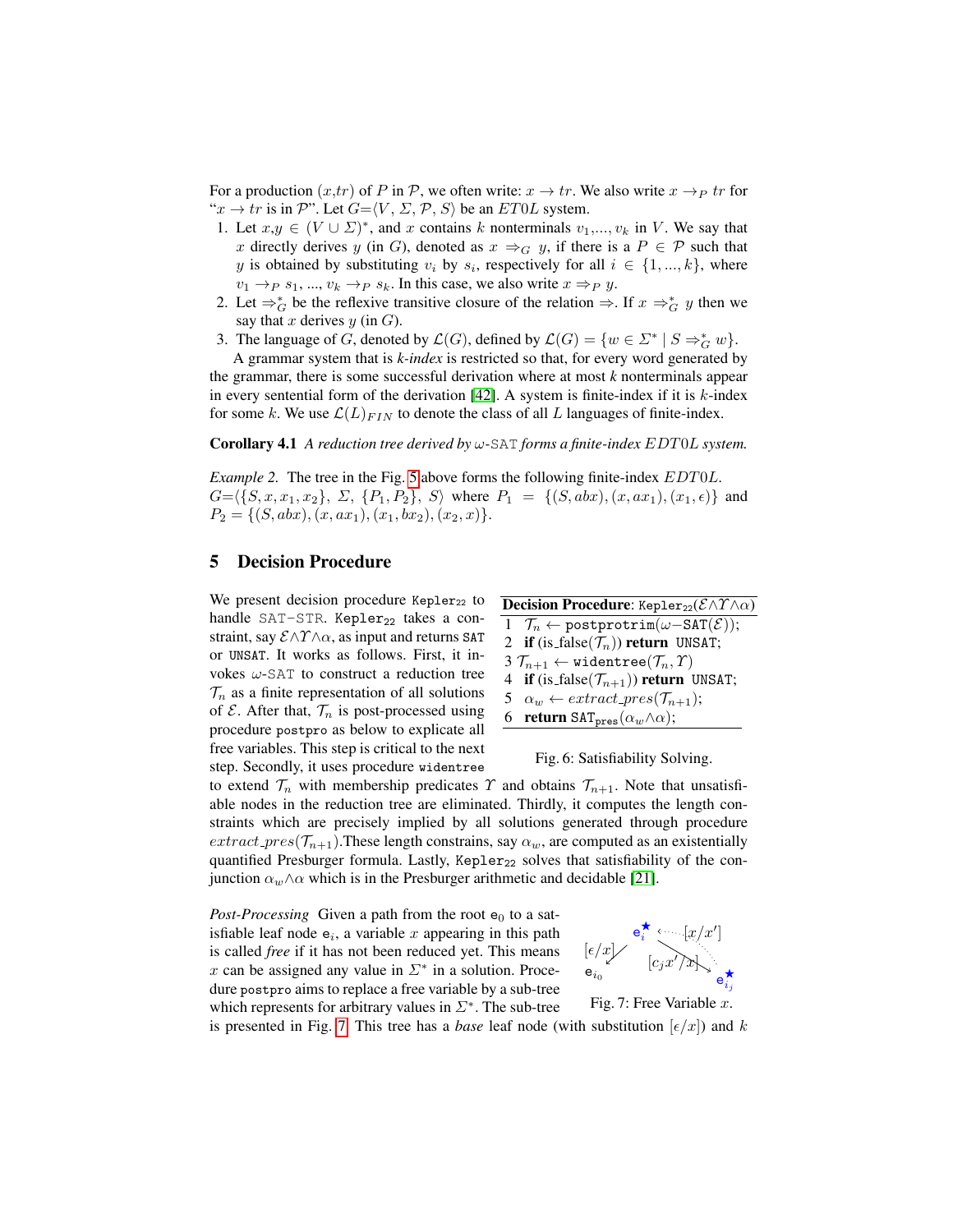cycles (k is the size of the alphabet  $\Sigma$ ) one of which represents for a letter  $c_i \in \Sigma$ . If a satisfiable leaf node has more than one free variable, each variable is replaced by such sub-tree and these sub-trees are connected together at base nodes.

*Correctness* The correctness of step 1 and step 2 have been shown in the previous section. Thus, the remaining tasks to show Kepler<sub>22</sub> is a decision procedure in a fragment are the termination of  $\omega$ -SAT as well as the decidability of  $extract\_pres(\mathcal{T}_{n+1})$ .

# <span id="page-10-0"></span>6  $STR<sub>EDTOI</sub>$  Decidable Fragment

Computing length constraint in this fragment is based on Parikh's Theorem [\[38\]](#page-19-7), one of the most celebrated theorem in automata theory. The Parikh image (a.k.a. letter-counts) of a word over a given alphabet counts the number of occurrences of each symbol in the word without regard to their order. The Parikh image of a language is the set of Parikh images of the words in the language. A language is Parikh-definable if its Parikh image precisely coincides with semilinear sets which, in turn, can be computed as a Presburger formula. In particular, Parikh's Theorem [\[38\]](#page-19-7) states that context-free languages (and regular languages, of course) are Parikh-definable. In fact, given a context-free grammar, we can compute its Parikh image in polynomial time [\[49,](#page-19-8)[19\]](#page-18-10). Moreover, the authors in [\[42\]](#page-19-6) show that finite-index EDT0L languages [\[41\]](#page-19-5) are also Parikh-definable. In our work, we use  $Par(L)$  to denote the Parikh images computed for the language L.

A given constraint, say  $\mathcal{E} \wedge \Upsilon \wedge \pi$ , is said to be in the fragment if the following two conditions hold. First,  $\omega$ -SAT terminates on  $\mathcal{E}$ . Secondly,  $\pi \equiv \alpha_1 \wedge \ldots \wedge \alpha_n$  where  $FV(\alpha_i)$ contains at most one string length  $\forall i \in \{1...n\}$ . By the first condition, Kepler<sub>22</sub> can derive for  $\mathcal E$  a finite-index  $EDT0L$  system (Corollary [4.1\)](#page-9-2). Moreover, finite-index EDT0L can be translated into a Parikh-equivalent DFA (by Parikh's Theorem [\[38,](#page-19-7)[42\]](#page-19-6)). This means length of each string variable in the set of all solutions can be computed as a DFA. By the second condition, each constraint  $\alpha_1$  is based on the length of one string variable. Hence, this constraint can be translated into another DFA. As regular languages are closed under intersection. Therefore, the satisfiability of  $\pi$  is decidable.

Kepler<sub>22</sub> uses  $extract\_pres(\mathcal{T}_{n+1})$  to compute the length constraints represented for all solutions of  $\mathcal{E}\wedge\Upsilon$  as follows. Firstly, it transforms  $\mathcal{T}_{n+1}$  into a finite-index EDT0L system. Secondly, it transforms the EDT0L grammar into a Parikh-equivalent CFG G (see [\[42\]](#page-19-6)). Lastly, it computes the length constraints  $\alpha_w$  for every string variables as:  $\alpha_w \equiv \bigwedge \{ Par(\mathcal{L}(G_x)) \mid x \in FV(\mathcal{E} \wedge \Upsilon) \}.$ 

### 6.1 Parikh Image of CFG

In order to infer the Parikh image for a given CFG, we first transform the CFG into a Parikh equivalent communication-free Petri net and then compute the Parikh image of the communication-free Petri net [\[49\]](#page-19-8). The correctness was presented in [\[18](#page-18-11)[,45](#page-19-9)[,49\]](#page-19-8). Procedure Par takes a CFG  $G=\langle V, \Sigma, P, s_0 \rangle$  as input and produces a Presburger formula to represents the Parikh image of all words derived from the start symbol  $s<sub>0</sub>$ . In particular, it first transforms the CFG into a communication-free Petri net and then generates a Presburger formula  $\alpha_G$  for this net.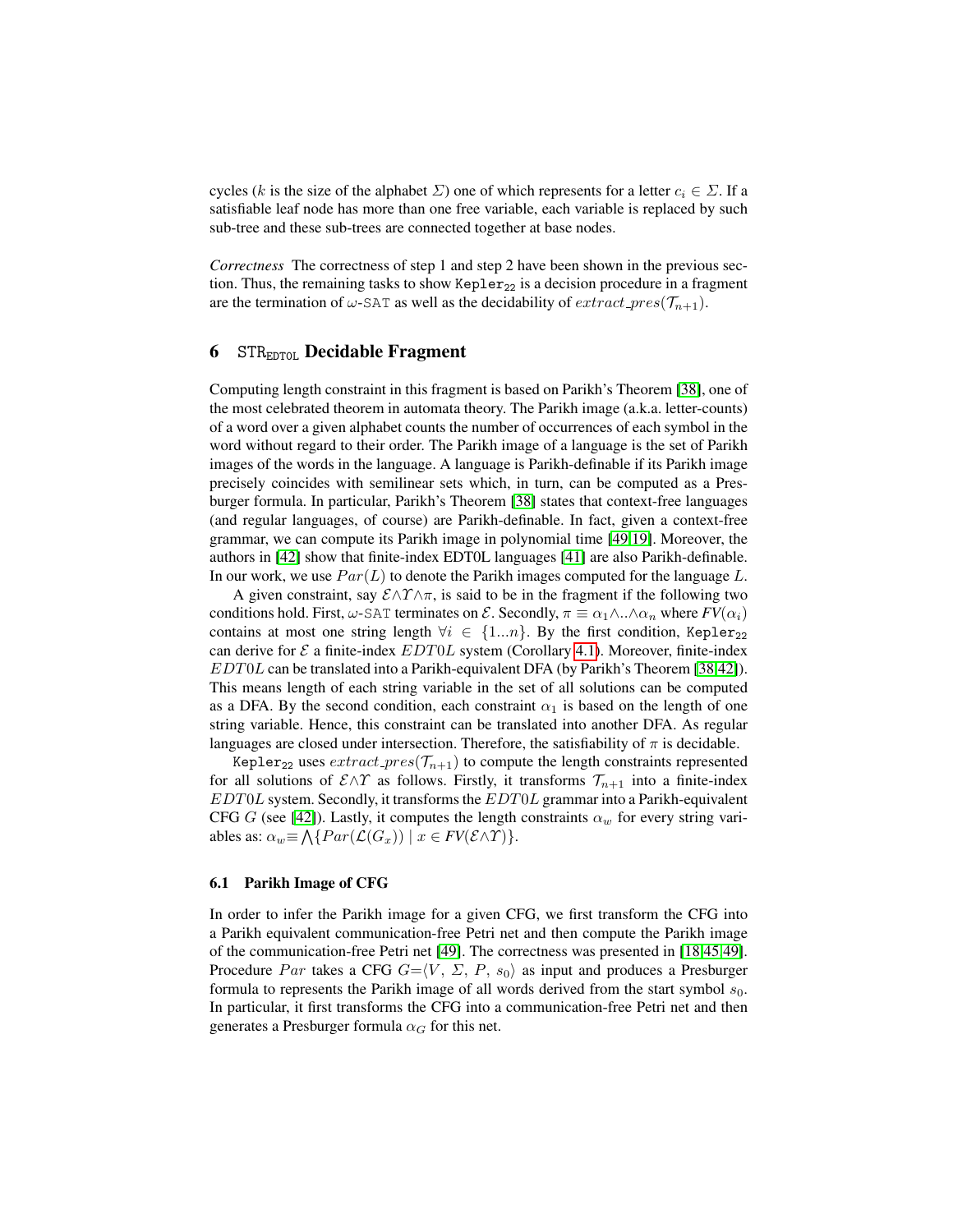A net N is a quadruple  $N=\langle S, T, W, s_0 \rangle$  where S is a set of places, T is a set of transitions, W is a weight function:  $(S \times T) \cup (T \times S) \rightarrow \mathbb{N}$ , and  $s_0$  is the start place in the net. If  $W(x, y) > 0$ , there is an edge from x to y of weight  $W(x, y)$ . A net is communication-free if for each transition t there is at most one place s with  $W(s, t) > 0$ and furthermore  $W(s,t) = 1$ . A marking M, a function  $S \to \mathbb{N}$ , associates a number of tokens with each place. A communication-free Petri net is a pair  $(N, M)$  where N is a communication-free net and  $M$  is a marking.

The CFG G is transformed into a communication-free Petri net  $(N_G, M_G)$  as:  $N_G=\langle V\cup \Sigma , P, W, s_0\rangle$ . If  $A\rightarrow s$  is a production  $p\in P$  then  $W(A, p)=1$  and  $W(B, p)$ is the number occurrences of B in s, for each  $B\in V\cup\Sigma$ . Finally,  $M_G(s_0)=1$  and  $M_G(X)=0$ for all other  $X \in V \cup \Sigma$  and  $X \neq s_0$ . Let  $x_c$  be a new integer variable for each letter  $c \in \Sigma$ ,  $y_p$  be a new integer variable for each rule  $p \in P$ , and  $z_s$  be a new integer variable for each symbol  $s \in V \cup \Sigma$ . We assume that we have m variables  $y_{p_1}, \ldots, y_{p_m}$  and n variables  $z_{s_1}, \ldots, z_{s_n}$ . We note that  $x_c$  is used to count the number occurrences of the letter  $c \in \Sigma$  in a word derived by the grammar G. The output  $\alpha_G$  is generated through the following two steps. Firstly, the procedure generates a quantifier-free Presburger formula  $\alpha_{count}$  which constrains the occurrences of letters in words derived by the grammar G. In particular,  $\alpha_{count}$  is a conjunction of the four following kinds of subformulas.

- $x_c \ge 0$  for all  $c \in \Sigma$ .
- For each  $X \in V$ , let  $p_1, ..., p_k$  be all productions which X is on the left-hand side. And we recap  $W(X, p)$  denotes the number occurrences of X on the right-hand side of the production rule p. Then,  $\alpha_{count}$  contains the following conjunct:

$$
M_G(X) + \Sigma_{p \in P} W(X, p) y_p - \Sigma_{i=1}^k y_{p_i} = 0
$$

– For each  $c \in \Sigma$ ,  $\alpha_{count}$  contains the following conjuncts:

$$
x_c = \Sigma_{p \in P} W(c, p) y_p \wedge (x_c = 0 \vee z_c > 0)
$$

– For each  $s \in V \cup \Sigma$ , let  $p_1,...,p_l$  be the productions where s is on the right-hand side and  $X_1,...X_l$  are their corresponding left-hand sides. Then,  $\alpha_{count}$  contains the following conjunct:  $(z_s=0 \vee \bigvee_{i=1}^{l} (z_s=z_{X_i}+1 \wedge y_{p_i}>0 \wedge z_{X_i}>0).$  If one of the  $X_i$ is the start symbol  $s_0$ , the corresponding disjunct is replaced by  $z_s=1\wedge y_{p_i}>0$ .

Secondly,  $\alpha_G$  is generated as:  $\alpha_G \equiv \exists y_{p_1},..,y_{p_m}, z_{s_1},..,z_{s_n}.|s_0| = \sum_{c \in \Sigma} x_c \wedge \alpha_{count}$ .

*Example 3.* For the *EDT0L* in Ex. [2,](#page-9-3) we generate the following Parikh-equivalent CFG  $G_1 \langle V_1, \Sigma, P_1, S_1 \rangle$  where the start symbol  $S_1$  is fresh,  $V_1 = \{S_1, x, x_1, x_2, x_3\}$ and  $P_1 \equiv \{(S_1, abx), (x, ax_1), (x_1, bx_2), (x_2, x), (x, x_3), (x_3, ax_1), (x_1, \epsilon)\}.$ 

Next, we show how to compute  $Par(\mathcal{L}(G_{1_x}))$ , Parikh image of CFG  $G_{1_x}$ . Let  $x_a$ and  $x_b$  be integer variables which count the occurrences of letters  $a$  and  $b$ , resp., of every word. Let  $y_1, y_2, \ldots, y_7$  be integer variables representing for the each production in  $P_1$  following the left-right order. And let  $z_a$ ,  $z_b$ ,  $z_{S_1}$ ,  $z_x$ ,  $z_{x_1}$ ,  $z_{x_2}$  and  $z_{x_3}$  be integer variables which reflect the distance of the corresponding symbols to the start symbol  $x$  in a spanning tree on the subgraph of the transformed net induced by those  $p$  with  $y_p>0$ . The first kind of conjuncts in  $\alpha_{count}$  is:  $x_a \geq 0 \land x_b \geq 0$ . The second is: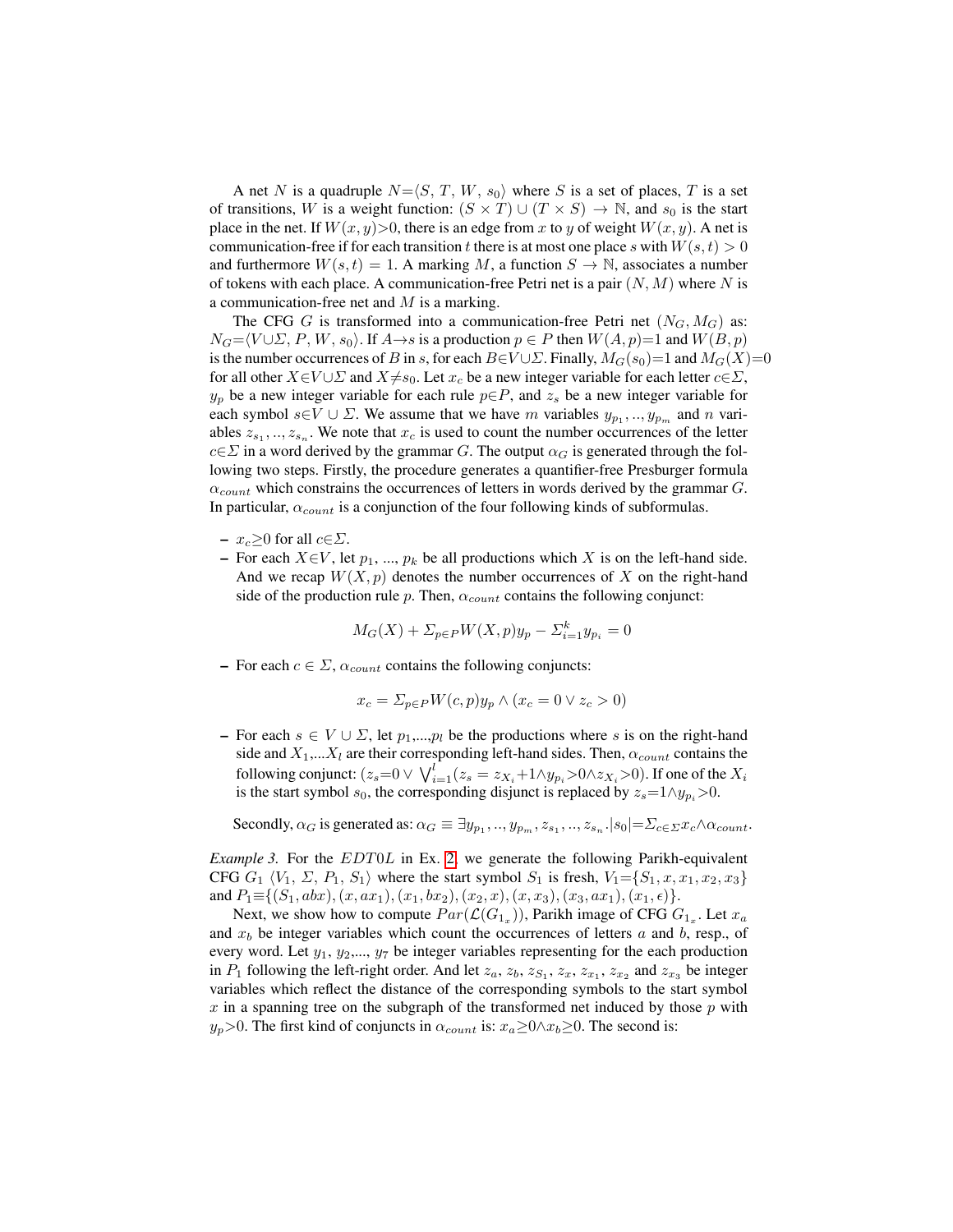Variable conjunct  $x \quad 1 + (y_4 + y_1) - (y_2 + y_5) = 0$  $S_1$  0 + 0 - y<sub>1</sub> = 0  $x_1$  0 +  $(y_2 + y_6) - (y_3 + y_7) = 0$ Variable conjunct  $x_2$  0 +  $y_3$  -  $y_4$  = 0  $x_3$  0 +  $y_5 - y_6 = 0$ 

The third kind of conjuncts in  $\alpha_{count}$  corresponding to letter a and b is:  $x_a=y_1+y_2+y_6 \wedge$  $(x_a=0\vee z_a>0)$  and  $x_b=y_1+y_3\wedge (x_b=0\vee z_b>0)$ , respectively. The fourth is as follows.  $x \quad z_x = 0 \vee (z_x = z_{x_2} + 1 \wedge y_4 > 0 \wedge z_{x_2} > 0) \vee (z_x = z_{S_1} + 1 \wedge y_1 > 0 \wedge z_{S_1} > 0)$  $S_1 z_{S_1} = 0$  $x_1 \ x_{x_1} > 0 \vee (z_{x_1} = 1 \wedge y_2 > 0) \vee (z_{x_1} = z_{x_3} + 1 \wedge y_6 > 0 \wedge z_{x_3} > 0)$  $x_2 \, z_{x_2} > 0 \vee (z_{x_2} = z_{x_1} + 1 \wedge y_3 > 0 \wedge z_{x_1} > 0)$  $x_3 z_{x_3} > 0 \vee (z_{x_3} = 1 \wedge y_5 > 0)$ a  $z_a>0 \vee (z_a=z_{S_1}+1 \wedge y_1>0 \wedge z_{S_1}>0) \vee (z_a=1 \wedge y_2>0) \vee (z_a=z_{x_3}+1 \wedge y_6>0 \wedge z_a>0)$  $b z_b > 0 ∨ (z_b = z_S + 1 ∧ y_1 > 0 ∧ z_{S_1} > 0) ∨ (z_a = z_{x_1} + 1 ∧ y_3 > 0 ∧ z_a > 0)$ Then, the length constraint of  $x$  is inferred as:

 $\alpha_{G_{1_x}} \equiv \exists y_1,..,y_7,z_a,z_b,z_x,z_{S_1},z_{x_1},z_{x_2},z_{x_3}.|x| {=} x_a {+} x_b \wedge \alpha_{count}$  $\equiv \exists y_1,..,y_7, z_a, z_b, z_x, z_{S_1}, z_{x_1}, z_{x_2}, z_{x_3}.|x| = 2y_3 + 1 \wedge x_a = y_3 + 1 \wedge x_b = y_3 \wedge \alpha_{count}$ 

# 6.2 STR<sub>EDTOL</sub>: A Syntactic Decidable Fragment

**Definition 2** (STR<sub>EDTOL</sub> **Formulas**)  $\mathcal{E} \land \gamma \land \alpha_1 \land \ldots \land \alpha_n$  *is called in fragment* STR<sub>EDTOL</sub> *if*  $\mathcal{E}$ *is a quadratic system and FV*( $\alpha_i$ ) *contains at most one string length*  $\forall i \in \{1...n\}$ *.* 

For example,  $e_c \equiv xaby=ybax$  is in STR<sub>EDTOL</sub>. But  $\pi \equiv abx=xba \land ay=ya \land |x|=2|y|$ (Sect. [3.2\)](#page-4-2) is *not* in  $STRE_{EDTOL}$  as the arithmetic constraint includes two string lengths.

The decidability relies on the termination of  $\omega$ -SAT over quadratic systems.

<span id="page-12-1"></span>Proposition 3. ω*-*SAT *runs in factorial time in the worst case for quadratic systems.*

Let SAT-STR[STR<sub>EDT0L</sub>] be the satisfiability problem in this fragment. The following theorem immediately follows from Proposition [3,](#page-12-1) Corollary [4.1,](#page-9-2) Parikh image of finite-index EDT0L systems [\[42\]](#page-19-6).

Theorem 1. SAT-STR*[*STREDT0L*] is decidable.*

### <span id="page-12-0"></span>7  $STR<sub>flat</sub>$  Decidable Fragment

We first describe STR<sup>dec</sup> fragment through a semantic restriction and then show the computation of the length constraints. After that, we syntactically define  $STR<sub>flat</sub>$ .

**Definition 3** The normalized formula  $\mathcal{E} \land \Upsilon \land \alpha$  is called in the STR<sup>dec</sup><sub>L</sub> fragment if  $\omega$ -SAT *takes*  $\mathcal E$  *as input, and produces a tree*  $\mathcal T_n$  *in a finite time. Furthermore, for every cycle*  $C(\mathcal{E}_c \to \mathcal{E}_b, \sigma_{cyc})$  *of*  $\mathcal{T}_n$ , every label along the path ( $\mathcal{E}_c$ ,  $\mathcal{E}_b$ ) is of the form:  $[cY/X]$ *where* X*,* Y *are string variables and* c *is a letter.*

This restriction implies that every node in a  $\mathcal{T}_n$  belongs to *at most one cycle* and  $\mathcal{T}_n$  does not contain any nested cycles. We refer such  $\mathcal{T}_n$  as a *flat(able)* tree. It further implies that  $\sigma_{cyc}$  is of the form  $\sigma_{cyc} \equiv [X_1/X_1',...,X_k/X_k']$  and  $X_j'$  is a (direct or indirect) subterm of  $X_j$  for all  $j \in \{1...k\}$ . We refer the variables  $\check{X}_j$  for all  $j \in \{1...k\}$  as extensible variables and such cycle as  $\mathcal{C}(\mathcal{E}_c \rightarrow \mathcal{E}_b, \sigma_{cyc})^{[X_1, ..., X_k]}$ .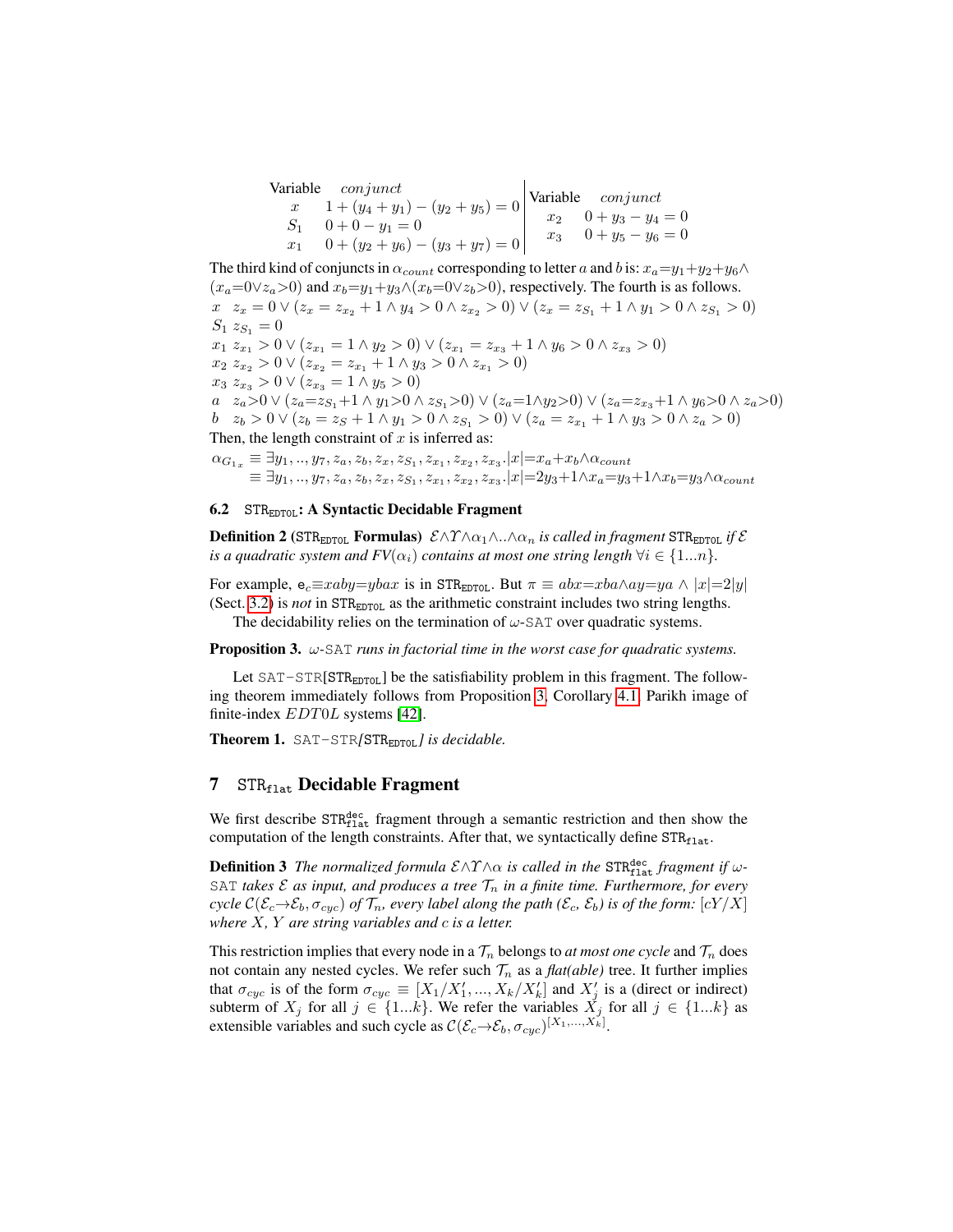*Procedure* extract *pres* From a reduction tree, we propose to extract a system of inductive predicates which precisely capture the length constraints of string variables.

First, we extend the syntax of arithmetical constraints in Fig. [1](#page-2-0) with inductive definitions as:  $\alpha$  ::=  $a_1 = a_2 | a_1 > a_2 | \alpha_1 \wedge \alpha_2 | \alpha_1 \vee \alpha_2 | \exists v.\alpha_1 | P(\bar{v})$ . In intuition,  $\alpha$ may contain occurrences of predicates  $P(\bar{v})$  whose definitions are inductively defined. Inductive predicate is interpreted as a least fixed-point of values [\[46\]](#page-19-10). We notice that inductive predicates are restricted within arithmetic domain only. We assume that the system  $P$  includes n *unknown* (a.k.a. uninterpreted) predicates and  $P$  is defined by a set of constrained Horn clauses. Every clause is of the form:  $\phi_{i_j} \Rightarrow P_i(\bar{v}_i)$  where  $P_i(\bar{v}_i)$  is the head and  $\phi_{i_j}$  is the body. A clause without head is called a query. A formula without any inductive predicate is referred as a *base* formula and denoted as  $\phi^b$ . We now introduce  $\Gamma$  to denote an interpretation over unknown predicates such that for every  $P_i \in \mathcal{P}, \Gamma(P_i(\bar{v}_i)) \equiv \phi_{i}^b$ . We use  $\phi(\Gamma)$  to denote a formula obtained by replacing all unknown predicates in  $\phi$  with their definitions in  $\Gamma$ . We say a clause  $\phi_b \Rightarrow \phi_h$  satisfies if there exists  $\Gamma$  and for all stacks  $\eta \in$ *Stacks*, we have  $\eta \models \phi_b(\Gamma)$  implies  $\eta \models \phi_h(\Gamma)$ . A conjunctive set of Horn clauses (CHC for short), denoted by  $R$ , is satisfied if every constraints in  $R$  is satisfied under the same interpretation of unknown predicates.

We maintain a one to one function that maps every string variable x∈*U* to its respective length variable  $n_x \in I$ . We further distinguish *U* into two disjoint sets: *G* a set of global variables and *E* a set of local (existential) variables. While *G* includes those variables from the root of a reduction tree, *E* includes those fresh variables generated by  $ω$ -SAT. Given a tree  $\mathcal{T}_{n+1}$  (*V*, *E*, *C*) (where  $\mathcal{E}_0 ∈ V$  be the root of the tree) deduced from an input  $\mathcal{E}_0 \wedge \Upsilon$ , we generate a system of inductive predicates and CHC  $\mathcal{R}$  as follows.

- 1. For every node  $\mathcal{E}_i \in V$  s.t.  $\overline{v}_i = FV(\mathcal{E}_i) \neq \emptyset$ , we generate an inductive predicate P<sub>i</sub>( $\overline{v}_i$ ).
- 2. For every edge  $(\mathcal{E}_i, \sigma, \mathcal{E}_j) \in E$ ,  $\bar{v}_i = FV(\mathcal{E}_i) \neq \emptyset$ ,  $\bar{v}_j = FV(\mathcal{E}_j)$ ,  $\bar{w}_j = FV(\mathcal{E}_j) \cap E$ , we generate the clause:  $\exists \bar{w}_j$ . gen $(\sigma) \wedge P_j(\bar{v}_j) \Rightarrow P_j(\bar{v}_i)$  where gen $(\sigma)$  is defined as:

$$
\text{gen}(\sigma) == \quad \begin{cases} n_x = 0 & \text{if } \sigma \equiv [\epsilon/x] \\ n_x = n_y + 1 & \text{if } \sigma \equiv [cy/x] \\ n_x = n_y + n_z & \text{if } \sigma \equiv [yz/x] \end{cases}
$$

3. For every cycle  $\mathcal{C}(\mathcal{E}_c \rightarrow \mathcal{E}_b, \sigma_{cyc}) \in \mathcal{C}$ , we generate the following clause:

$$
\bigwedge \{v_{b_i} = v_{c_i} \mid [v_{c_i}/v_{b_i}] \in \sigma_{cyc}\} \land P_c(\bar{v}_c) \Rightarrow P_b(\bar{v}_b)
$$

The length constraint of all solutions of  $\mathcal{E}_0 \wedge \Upsilon$  is captured by the query:  $P_0(FV(\mathcal{E}_0))$ .

In the following, we show that if  $\mathcal{T}_n$  is a flat tree, the satisfiability of the generated CHC is decidable. This decidability relies on the decidability of inductive predicates in DPI fragment which is presented in [\[46\]](#page-19-10). In particular, a system of inductive predicates is in DPI fragment if every predicate P is defined as follows. Either it is constrained by one base clause as:  $\phi^b \Rightarrow P(\bar{v})$  or it is defined by two clauses as:

$$
\phi^b{}_1 \wedge \ldots \wedge \phi^b{}_m \Rightarrow \mathbf{P}(\bar{v}) \qquad \exists \bar{w}. \bigwedge \{\bar{v}_i \pm \bar{t}_i = k\} \wedge \mathbf{P}(\bar{t}) \Rightarrow \mathbf{P}(\bar{v})
$$

where  $FV(\phi_{j}^{b}) \in \bar{v}$  (for all  $i \in 1..m$ ) and has at most one variable;  $\bar{t} \subseteq \bar{v} \cup \bar{w}$ ,  $\bar{v}_i$  is the variable at  $i^{th}$  position of the sequence  $\bar{v}$ , and  $k \in \mathbb{Z}$ .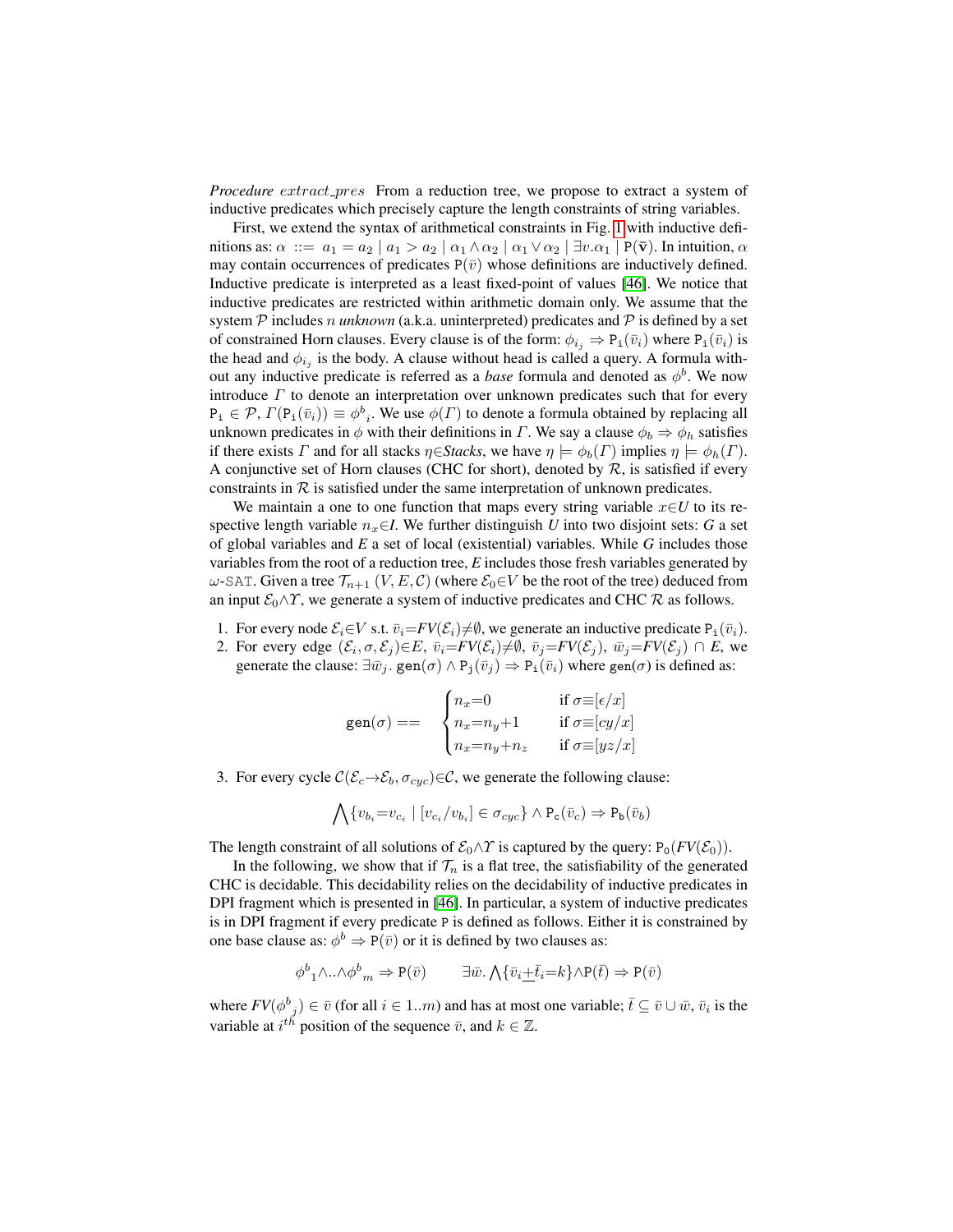To solve the generated clauses  $R$ , we infer definitions for the unknown predicates in a bottom-up manner. Under assumption that  $\mathcal{T}_n$  does not contain any mutual cycles, all mutual recursions can be eliminated and predicates are in the DPI fragment.

Proposition 4. *The length constraint implied by a flat tree is Presburger-definable.*

*Example 4 (Motivating Example Revisited).* We generate the following CHC for the tree  $\mathcal{T}_3$  in Fig. [3.](#page-4-3)

> $\exists n_{x_1}.n_x = n_{x_1} + 1 \wedge P_{12}(n_{x_1}, n_y) \Rightarrow P_0(n_x, n_y)$  $n_{x_1} = 0 \wedge P_{21}(n_y) \Rightarrow P_{12}(n_{x_1}, n_y)$  $\exists n_{x_2}.n_{x_1} = n_{x_2}+1 \wedge P_{22}(n_{x_2},n_y) \Rightarrow P_{12}(n_{x_1},n_y)$  $n_{x_2} = n_x \wedge P_0(n_x, n_y) \Rightarrow P_{22}(n_{x_2}, n_y)$  $n_y=0$   $\Rightarrow$   $P_{21}(n_y)$  $\exists n_{y_1} . n_y = n_{y_1} + 1 \wedge P_{32}(n_{y_1}) \Rightarrow P_{21}(n_y)$  $n_{y_1} = n_y \wedge P_{21}(n_y) \Rightarrow P_{32}(n_{y_1})$  $P_0(n_x,n_y) \wedge (\exists k.n_x=4k+3) \wedge n_x=2n_y$

After eliminating the mutual recursion, predicate  $P_{21}$  is in the DPI fragment and generated a definitions as:  $P_{21}(n_y) \equiv n_y \ge 0$ . Similarly, after substituting the definition of  $P_{21}$ into the remaining clauses and eliminating the mutual recursion, predicate  $P_0$  is in the DPI fragment and generated a definitions as:  $P_0(n_x,n_y) \equiv \exists i.n_x=2i+1 \land n_y\geq 0$ .

STRflat *Decidable Fragment* A quadratic word equation is called *regular* if it is either acyclic or of the form  $Xw_1 = w_2X$  where X is a string variable and  $w_1, w_2 \in \Sigma^*$ . A quadratic word equation is called *phased-regular* if it is of the form:  $s_1 \dots s_n = t_1 \dots t_n$ where  $s_i = t_i$  is a regular equation for all  $i \in \{1...n\}$ .

**Definition 4** (STR<sub>flat</sub> Formulas)  $\pi \equiv \mathcal{E} \land \gamma \land \alpha$  is called in the STR<sub>flat</sub> fragment if ei*ther* E *is both quadratic and phased-regular or* E *is in SL fragment.*

For example,  $\pi \equiv abx = xba \wedge ay = ya \wedge |x|=2|y|$  is in STR<sub>flat</sub>. But e<sub>c</sub> $\equiv xaby = ybax$  is *not* in  $STR_{\text{flat}}$ .

**Proposition 5.**  $\omega$ -SAT *constructs a flat tree for a*  $STR<sub>flat</sub>$  *constraint in linear time.* 

Let  $SAT-STR[STR<sub>flat</sub>]$  be the satisfiability problem in this fragment.

Theorem 2. SAT-STR/STR<sub>flat</sub> *J is decidable*.

### <span id="page-14-0"></span>8 Implementation and Evaluation

We have implemented a prototype for Kepler<sub>22</sub>, using OCaml, to handle the satisfiability problem in theory of word equations and length constraints over the Presburger arithmetic. It takes a formula in SMT-LIB format version as input and produces SAT or UNSAT as output. For the problem beyond the decidable fragments,  $\omega$ -SAT may not terminate and Kepler<sub>22</sub> may return UNKNOWN. We made use of Z3 [\[14\]](#page-18-12) as a back-end SMT solver for the linear arithmetic.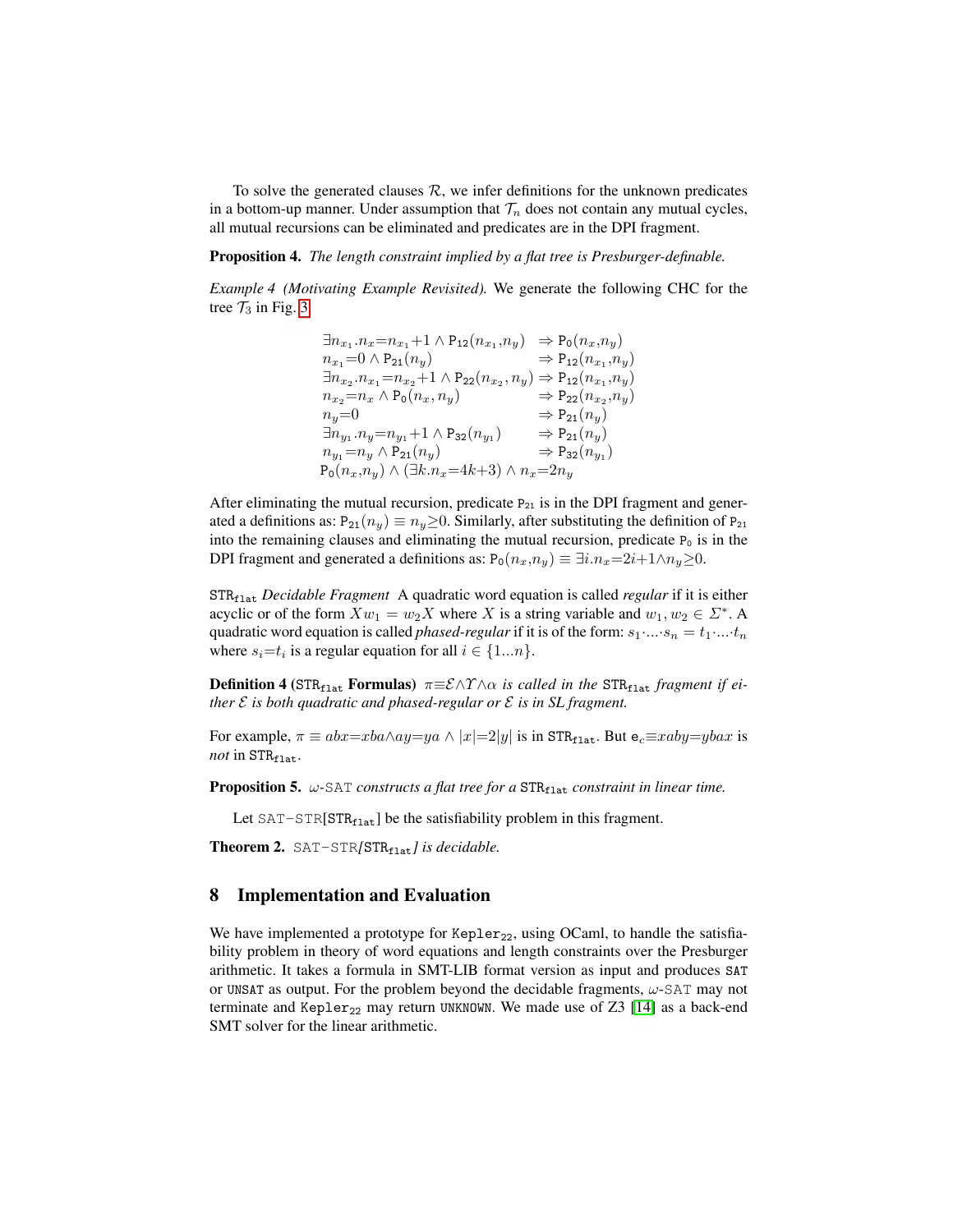Table 1: Experimental Results

<span id="page-15-0"></span>

|               |     |     |          |          | $\# \sqrt{SAT}$ $\# \sqrt{UNSAT}$ $\# \times \sqrt{SAT}$ $\# \times UNSAT$ $\#$ UNKNOWN $\#$ timeout $ ERR $ |          |          | Time                |
|---------------|-----|-----|----------|----------|--------------------------------------------------------------------------------------------------------------|----------|----------|---------------------|
| Trau $[4]$    | 8   | 73  | 8        | $\theta$ | 354                                                                                                          | 117      | 40       | 713 <sub>m33s</sub> |
| S3P[3]        | 55  | 110 |          | 0        | 100                                                                                                          | 253      | 81       | 801m55s             |
| $CVC4$ [1]    | 120 | 143 | $\Omega$ | 69       |                                                                                                              | 268      | $\Omega$ | 795m49s             |
| Norn $[2]$    | 67  | 98  | $\theta$ | 3        | 432                                                                                                          | 0        | 0        | 336m20s             |
| $Z3str3$ [5]  | 69  | 102 | $\Omega$ | $\Omega$ | 292                                                                                                          | 24       | 113      | 77 <sub>m4s</sub>   |
| Z3str2 51     | 136 | 66  | 0        | 0        | 380                                                                                                          | 18       | 0        | 54m35s              |
| $Kepler_{22}$ | 298 | 302 | $\Omega$ |          |                                                                                                              | $\Omega$ | $\theta$ | 18m58s              |

*Evaluation* As noted in [\[22,](#page-18-2)[12\]](#page-18-3), all constraints in the standard Kaluza benchmarks [\[43\]](#page-19-11) with 50,000+ test cases generated by symbolic execution on JavaScript applications satisfy the straight-line conditions. Therefore, these benchmarks are not be suitable to evaluate our proposal that focuses on the cyclic constraints. We have generated and experimented Kepler<sub>22</sub> over a new set of 600 hand-drafted benchmarks each of which is in the the proposed decidable fragments. The set of benchmarks includes 298 satisfiable queries and 302 unsatisfiable queries. For every benchmark which is a *phased-regular* constraint in  $STR<sub>flat</sub>$ , it has from one to three phases. We have also compared Kepler<sub>22</sub> against the existing state-of-the-art string solvers: Z3-str2 [\[52](#page-19-12)[,51\]](#page-19-2), Z3str3 [\[9\]](#page-17-3), CVC4 [\[34\]](#page-18-5), S3P [\[48\]](#page-19-4), Norn [\[7,](#page-17-0)[8\]](#page-17-1) and Trau [\[6\]](#page-17-2). All experiments were performed on an Intel Core i7 3.6Gh with 12GB RAM. Experiments on Trau were performed in the Virtual-Box image provided by the Trau's authors.

The experiments are shown in Table [1.](#page-15-0) The first column shows the solvers. The The experiments are shown in Table 1. The first column shows the solvers. The column  $\pi\sqrt{\text{SAT}}$  (resp.,  $\pi\sqrt{\text{UNSAT}}$ ) indicates the number of benchmarks for which the solvers decided SAT (resp., UNSAT) correctly. The column  $\#X$ SAT (resp.,  $\#X$ UNSAT) indicates the number of benchmarks for which the solvers decided UNSAT on satisfiable queries (resp., SAT on unsatisfiable queries). The column #UNKNOWN indicates the number of benchmarks for which the solvers returned unknown, *timeout* for which the solvers were unable to decide within 180 seconds, *ERR* for internal errors. The column *Time* gives CPU running time (*m* for minutes and *s* for seconds) taken by the solvers.

The experimental results show that among the existing techniques that deal with cyclic scenarios, the method presented by Z3-str2 performed the most effectively and efficiently. It could detect the overlapping variables in 380 problems (63.3%) without any wrong outcomes in a short running time. Moreover, it could decide 202 problems (33.7%) correctly. CVC4 produced very high number of correct outcome (43.8% - 263/600). However, it returned both false positives and false negatives. Finally, nonprogressing detection method in S3P worked not very well. It detected non-progressing reasoning in only 98 problems (16.3%) but produced false negatives and high number of timeouts and internal errors (crashes). Surprisingly, Norn performed really well. It could detect the highest number of the cyclic reasoning (432 problems - 72%). Trau was able to solve a small number of problems with 8 false negatives. The results also show that Kepler<sub>22</sub> was both effective and efficient on these benchmarks. It decided correctly all queries within a short running time. These results are encouraging us to extend the proposed cyclic proof system to support inductive reasoning over other string operations (like replaceAll).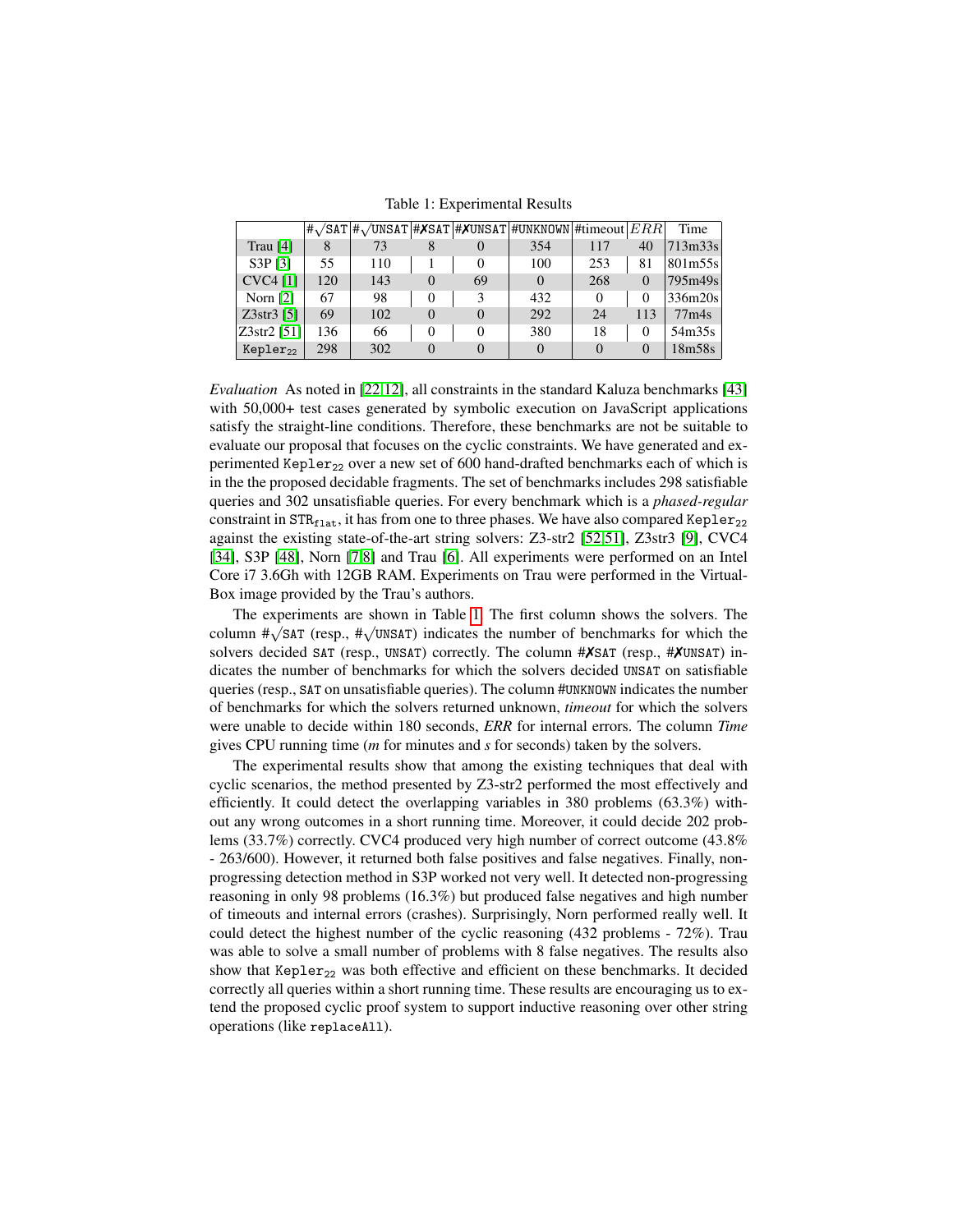To highlight our contribution, we revisit the problem  $e_c \equiv xaa y = yba x$  (highlighted in Sect. [1\)](#page-0-0) which is contained in file quad–004−2−unsat of the benchmarks. Kepler<sub>22</sub> generates a cyclic proof for  $e_c$  with the base case  $e_c^1 \vee e_c^2$  where  $e_c^1 \equiv e_c[\epsilon/x] \equiv aay = yba$ and  $e_c^2 \equiv e_c[\epsilon/y] \equiv xaa = bax$ . It is known that for certain words  $w_1$ ,  $w_2$  and a variable z the word equation  $z \cdot w_1 = w_2 \cdot z$  is satisfied if there exist words A, B and a natural number *i* such that  $w_1 = A \cdot B$ ,  $w_2 = B \cdot A$  and  $z = (A \cdot B)^i \cdot A$ . Therefore, both  $e_c^1$  and  $e_c^2$ are unsatisfiable. The soundness of the cyclic proof implies that  $e_c$  is unsatisfiable. For this problem, while Kepler<sub>22</sub> returned UNSAT within 1 second, Z3str2 and Z3str3 returned UNKNOWN, S3P, Norn and CVC4 were unable to decide within 180 seconds.

# <span id="page-16-0"></span>9 Related Work and Conclusion

Makanin notably provides a mathematical proof for the satisfiability problem of word equation [\[37\]](#page-19-0). In the sequence of papers, Plandowski *et.al.* showed that the complexity of this problem is PSPACE [\[39\]](#page-19-13). The proposed procedure  $\omega$ -SAT is closed to the (more general) problem in computing the set of all solutions for a word equation [\[27,](#page-18-13)[40,](#page-19-14)[20](#page-18-14)[,28](#page-18-15)[,13\]](#page-18-16). The algorithm presented in [\[27\]](#page-18-13) which is based on Makanin's algorithm does not terminate if the set is infinite. Moreover, the length constraints derived by [\[40](#page-19-14)[,28\]](#page-18-15) may not be in a finite form. In comparison, due to the consideration of cyclic solutions,  $\omega$ -SAT terminates even for infinite sets of all solutions. ω-SAT is relevant to the Nielsen transform [\[44,](#page-19-15)[17\]](#page-18-17) and cyclic proof systems [\[10,](#page-17-9)[30](#page-18-18)[,32](#page-18-19)[,31\]](#page-18-20). Our work extends the Nielsen transform to the set of all solution to handle the string constraints beyond the word equations. Furthermore, in contrast to the cyclic systems our soundness proof is based on the fact that solutions of a word equation must be finite. The description of the sets of all solutions as EDT0L languages was known [\[20,](#page-18-14)[13\]](#page-18-16). For instance, authors in [\[20\]](#page-18-14) show that the languages of quadratic word equations can be recognized by some pushdown automaton of level 2. Although [\[28\]](#page-18-15) did not aim at giving such a structural result, it provided *recompression* method which is the foundation for the remarkable procedure in [\[13\]](#page-18-16) which prove that languages of solution sets of arbitrary word equations are EDT0L. In this work, we propose a decision procedure which is based on the description of solution sets as *finite-index* EDT0L languages. Like [\[20\]](#page-18-14), we also show that sets of all solutions of quadratic word equation are EDT0L languages. In contrast to [\[20\]](#page-18-14), we give a concrete procedure to construct such languages for a solvable equation such that an implementation of the decision procedure for string constraints is feasible. As shown in this work, finite-index feature is the key to obtain a decidability result when handling a theory combining word equations with length constraints over words. It is unclear whether the description derived by the procedure in [\[13\]](#page-18-16) is the language of finite index. Furthermore, node of the graph derived by [\[13\]](#page-18-16) is an extended equation which is an element in a free partially commutative monoid rather than a word equation.

Decision procedures for quadratic word equations are presented in [\[44](#page-19-15)[,17\]](#page-18-17). Moreover, Schulz [\[44\]](#page-19-15) also extends Makanin's algorithm to a theory of word equations and regular memberships. Recently, [\[24](#page-18-21)[,25\]](#page-18-22) presents a decision procedure for subset constraints over regular expressions. [\[35\]](#page-19-16) presents a decision procedure for regular memberships and length constraints. [\[22,](#page-18-2)[7\]](#page-17-0) presents a decidable fragment of *acyclic* word equations, regular expressions and constraints over length functions. It can be implied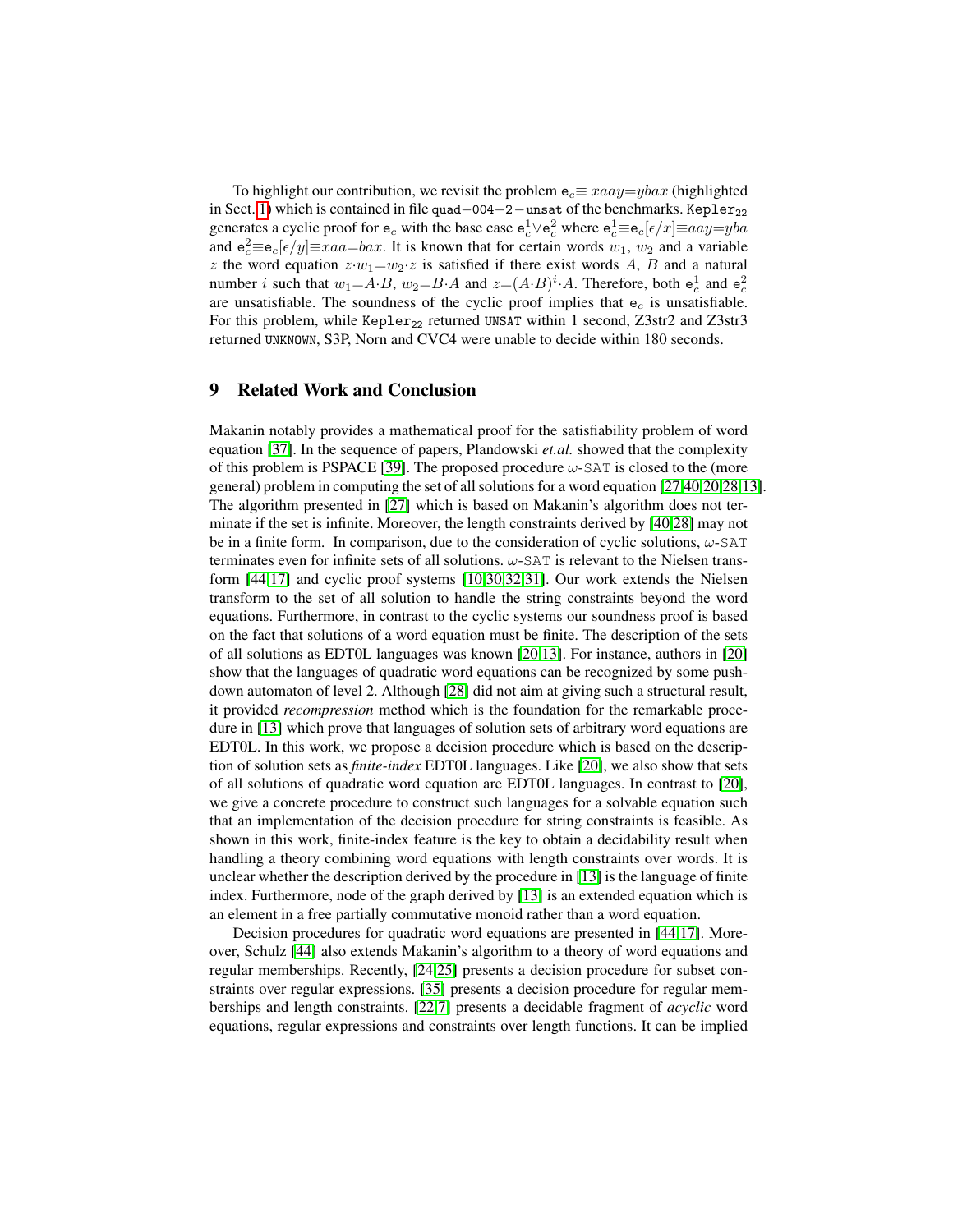that this fragment is subsumed by ours. [\[36,](#page-19-1)[12](#page-18-3)[,23\]](#page-18-4) presents a straight-line fragment including word equations and transducer-based functions (e.g., replaceAll) which is incomparable to our decidable fragments. Z3str [\[52\]](#page-19-12) implements string theory as an extension of Z3 SMT solver through string plug-in. It supports unbounded string constraints with a wide range of string operations. Intuitively, it solves string constraints and generates string lemmas to control with Z3's congruence closure core. Z3str2 [\[51\]](#page-19-2) improves Z3str by proposing a detection of those constraints beyond the tractable fragment, i.e. overlapping arrangement, and pruning the search space for efficiency. Similar to Z3str, CVC4-based string solver [\[33\]](#page-18-23) communicates with CVC4's equality solver to exchange information over string. S3P [\[47](#page-19-17)[,48\]](#page-19-4) enhances Z3str to incrementally interchange information between string and arithmetic constraints. S3P also presented some heuristics to detect and prune non-minimal subproblems while searching for a proof. While the technique in S3P was able to detect non-progressing scenarios of satisfiable formulas, it would not terminate for unsatisfiable formulas due to presence of multiple occurrences of each string variable. Our solver can support well for both classes of queries in case of less than or equal to two occurrences of each string variable.

*Conclusion* We have presented the solver Kepler<sub>22</sub> for the satisfiability of string constraints combining word equations, regular expressions and length functions. We have identified two decidable fragments including quadratic word equations. Finally, we have implemented and evaluated Kepler<sub>22</sub>. Although our solver is only a prototype, the results are encouraging for their coverage as well as their performance. For future work, we plan to support other string operations (e.g., replaceAll). Deriving the length constraint implied by more expressive word equations would be another future work.

Acknowledgments. Anthony W. Lin and Vijay Ganesh for the helpful discussions. Cesare Tinelli and Andrew Reynolds for useful comments and testing on the benchmarks over CVC4. We thank Bui Phi Diep for his generous help on Trau experiments. We are grateful for the constructive feedback from the anonymous reviewers.

# References

- <span id="page-17-6"></span>1. CVC4-1.5. http://cvc4.cs.stanford.edu/web/. Online; accessed: 14-Jun-2018.
- <span id="page-17-7"></span>2. Norn. http://user.it.uu.se/ jarst116/norn/. accessed: 14-Jun-2018.
- <span id="page-17-5"></span>3. S3P. http://www.comp.nus.edu.sg/ trinhmt/S3/S3P-bin-090817.zip. accessed: 20-Jan-2018.
- <span id="page-17-4"></span>4. TRAU. https://github.com/diepbp/fat. Online; accessed: 10-Jun-2018.
- <span id="page-17-8"></span>5. Z3str3. https://sites.google.com/site/z3strsolver/getting-started. accessed: 14-Jun-2018.
- <span id="page-17-2"></span>6. P. A. Abdulla, M. F. Atig, Y.-F. Chen, B. P. Diep, L. Holik, A. Rezine, and P. Rummer. Flatten and conquer: A framework for efficient analysis of string constraints. In *PLDI*, 2017.
- <span id="page-17-0"></span>7. P. A. Abdulla, M. F. Atig, Y.-F. Chen, L. Holik, A. Rezine, P. Rummer, and J. Stenman. *CAV*, chapter String Constraints for Verification, pages 150–166. Cham, 2014.
- <span id="page-17-1"></span>8. P. A. Abdulla, M. F. Atig, Y.-F. Chen, L. Holik, A. Rezine, P. Rummer, and J. Stenman. *CAV*, chapter Norn: An SMT Solver for String Constraints, pages 462–469. Cham, 2015.
- <span id="page-17-3"></span>9. M. Berzish, V. Ganesh, and Y. Zheng. Zsstrs: A string solver with theory-aware heuristics. In *2017 Formal Methods in Computer Aided Design (FMCAD)*, pages 55–59, Oct 2017.
- <span id="page-17-9"></span>10. J. Brotherston. Cyclic proofs for first-order logic with inductive definitions. In *Proceedings of TABLEAUX-14*, volume 3702 of *LNAI*, pages 78–92. Springer-Verlag, 2005.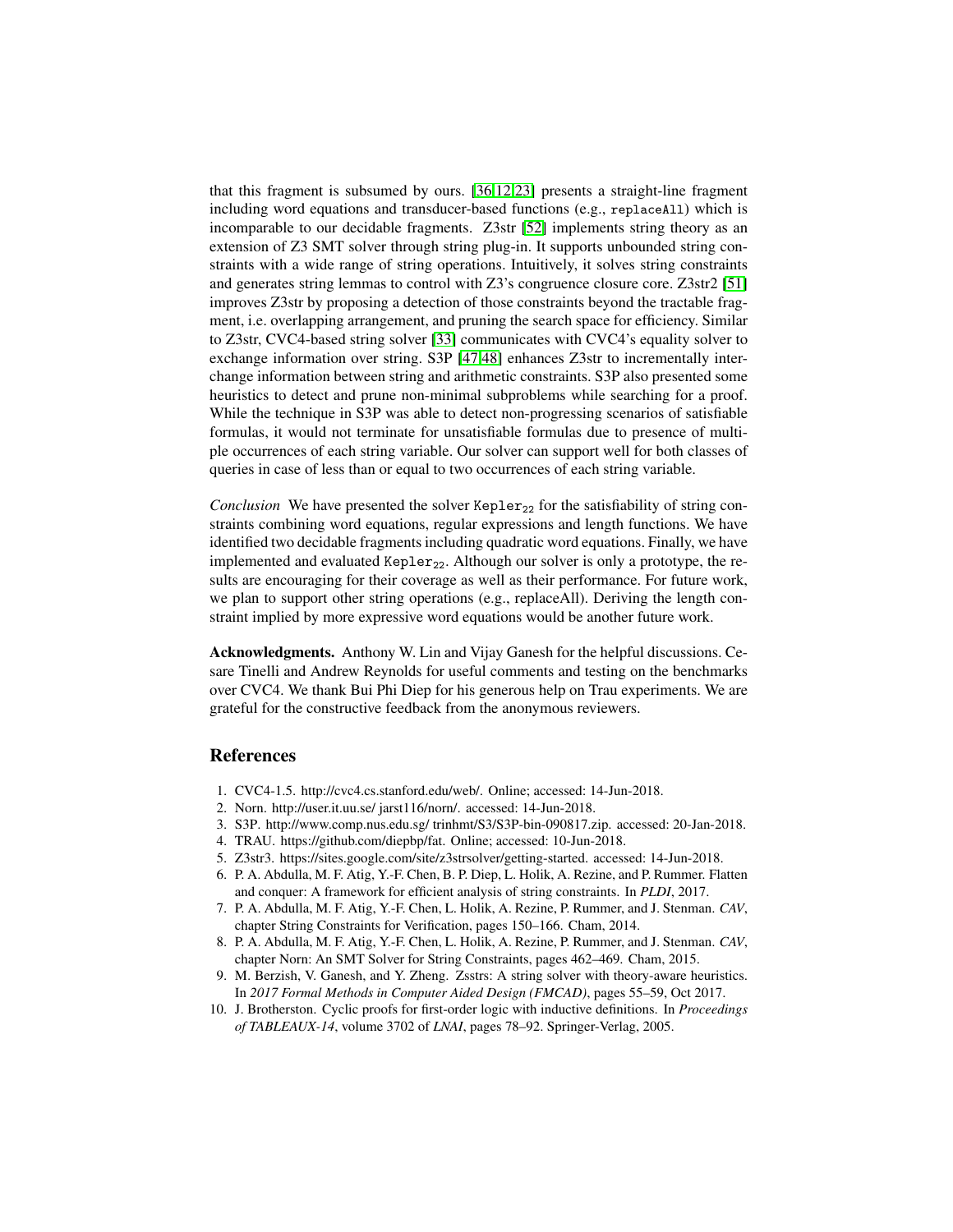- <span id="page-18-1"></span>11. J. R. Büchi and S. Senger. *Definability in the Existential Theory of Concatenation and Undecidable Extensions of this Theory*, pages 671–683. Springer New York, 1990.
- <span id="page-18-3"></span>12. T. Chen, Y. Chen, M. Hague, A. W. Lin, and Z. Wu. What is decidable about string constraints with the replaceall function. *POPL*, 2018.
- <span id="page-18-16"></span>13. L. Ciobanu, V. Diekert, and M. Elder. *Solution Sets for Equations over Free Groups are EDT0L Languages*, pages 134–145. Springer Berlin Heidelberg, Berlin, Heidelberg, 2015.
- <span id="page-18-12"></span>14. L. M. de Moura and N. Bjørner. Z3: An Efficient SMT Solver. In *TACAS*, 2008.
- <span id="page-18-8"></span>15. V. Diekert. *Makanin's Algorithm*. Cambridge University Press, 2002.
- <span id="page-18-0"></span>16. V. Diekert. *More Than 1700 Years of Word Equations*, pages 22–28. Springer International Publishing, Cham, 2015.
- <span id="page-18-17"></span>17. V. Diekert and J. M. Robson. *Quadratic Word Equations*, pages 314–326. Springer Berlin Heidelberg, Berlin, Heidelberg, 1999.
- <span id="page-18-11"></span>18. J. Esparza. *Petri nets, commutative context-free grammars, and basic parallel processes*, pages 221–232. Springer Berlin Heidelberg, Berlin, Heidelberg, 1995.
- <span id="page-18-10"></span>19. J. Esparza, P. Ganty, S. Kiefer, and M. Luttenberger. Parikh's theorem: A simple and direct automaton construction. *Inf. Process. Lett.*, 111(12):614–619, June 2011.
- <span id="page-18-14"></span>20. J. Ferté, N. Marin, and G. Sénizergues. Word-mappings of level 2. *Theory of Computing Systems*, 54(1):111–148, 2014.
- <span id="page-18-9"></span>21. M. J. Fischer and M. O. Rabin. Super-exponential complexity of presburger arithmetic. Technical report, Cambridge, MA, USA, 1974.
- <span id="page-18-2"></span>22. V. Ganesh, M. Minnes, A. Solar-Lezama, and M. Rinard. Word equations with length constraints: What's decidable? In *HVC*, pages 209–226. Springer-Verlag, 2013.
- <span id="page-18-4"></span>23. L. Holik, P. Janku, A. W. Lin, P. Ruemmer, and T. Vojnar. String constraints with concatenation and transducers solved efficiently. *POPL*, 2018.
- <span id="page-18-21"></span>24. P. Hooimeijer and W. Weimer. A decision procedure for subset constraints over regular languages. In *Proceedings of the 30th ACM SIGPLAN Conference on Programming Language Design and Implementation*, PLDI '09, pages 188–198, New York, NY, USA, 2009. ACM.
- <span id="page-18-22"></span>25. P. Hooimeijer and W. Weimer. Solving string constraints lazily. In *Proceedings of the IEEE/ACM International Conference on Automated Software Engineering*, ASE '10, pages 377–386, New York, NY, USA, 2010. ACM.
- <span id="page-18-6"></span>26. J. E. Hopcroft, R. Motwani, and J. D. Ullman. *Introduction to Automata Theory, Languages, and Computation (3rd Edition)*. Addison-Wesley Longman Publishing Co., Inc., 2006.
- <span id="page-18-13"></span>27. J. Jaffar. Minimal and complete word unification. *J. ACM*, 37(1):47–85, Jan. 1990.
- <span id="page-18-15"></span>28. A. Jez. Recompression: A simple and powerful technique for word equations. *J. ACM*, 63(1):4:1–4:51, 2016.
- <span id="page-18-7"></span>29. I. Khmelevskii. Equations in free semigroups. Number 107. Issue 107 of Proceedings of the Steklov Institute of Mathematics, 1971. English Translation in Proceedings of American Mathematical Society, 1976.
- <span id="page-18-18"></span>30. Q. L. Le, S. Jun, and W.-N. Chin. Satisfiability modulo heap-based programs. In *CAV*, 2016.
- <span id="page-18-20"></span>31. Q. L. Le, J. Sun, and S. Qin. Frame inference for inductive entailment proofs in separation logic. In D. Beyer and M. Huisman, editors, *Tools and Algorithms for the Construction and Analysis of Systems*, pages 41–60, Cham, 2018. Springer International Publishing.
- <span id="page-18-19"></span>32. Q. L. Le, M. Tatsuta, J. Sun, and W.-N. Chin. A decidable fragment in separation logic with inductive predicates and arithmetic. In R. Majumdar and V. Kuncak, editors, *Computer Aided Verification*, pages 495–517, Cham, 2017. Springer International Publishing.
- <span id="page-18-23"></span>33. T. Liang, A. Reynolds, C. Tinelli, C. Barrett, and M. Deters. *CAV*, chapter A DPLL(T) Theory Solver for a Theory of Strings and Regular Expressions, pages 646–662. Cham, 2014.
- <span id="page-18-5"></span>34. T. Liang, A. Reynolds, N. Tsiskaridze, C. Tinelli, C. Barrett, and M. Deters. An efficient smt solver for string constraints. *Form. Methods Syst. Des.*, 48(3):206–234, June 2016.